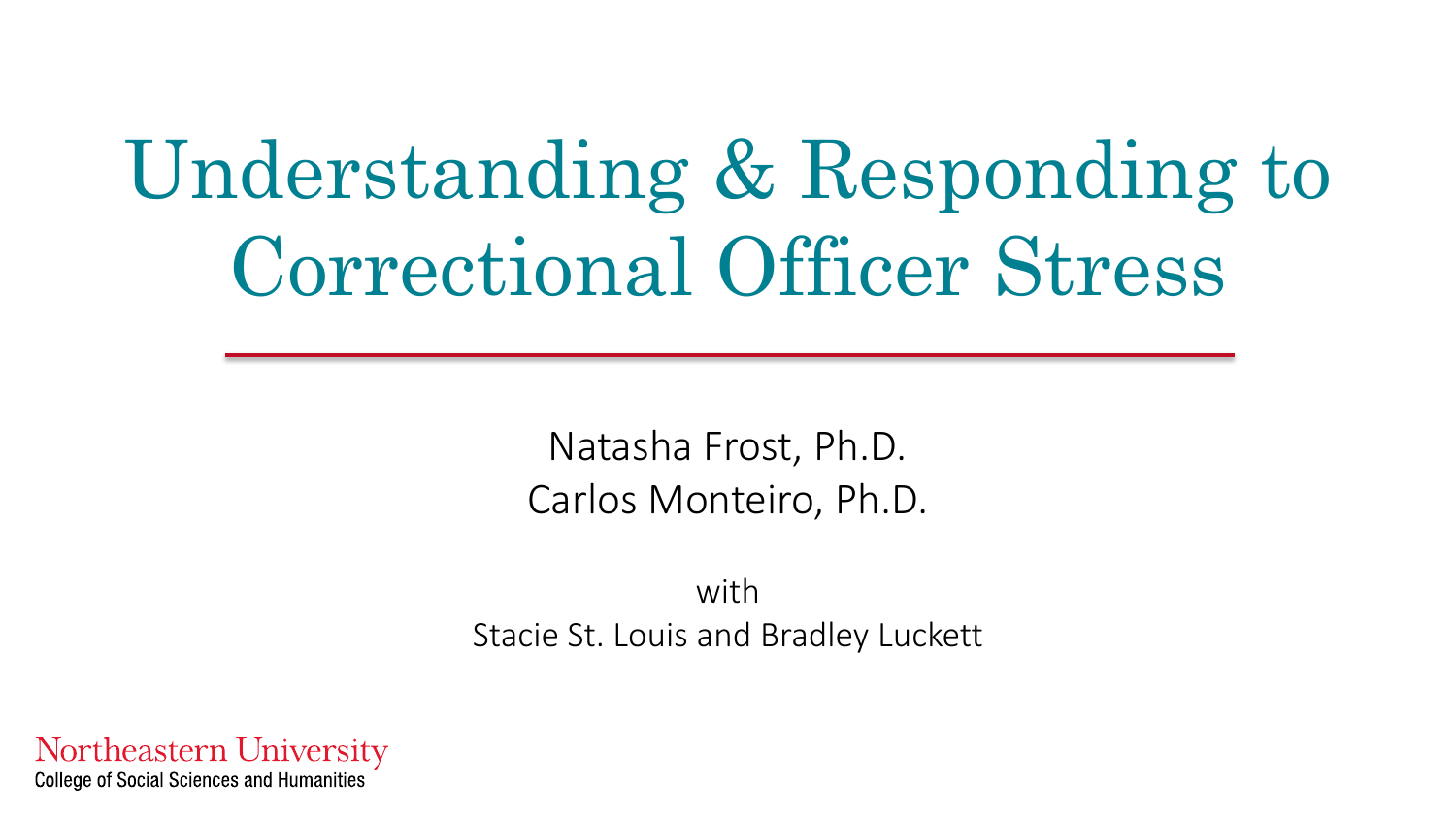## **Background**

Project Title: *Measuring the Effects of Correctional Officer Stress on the Well-Being of the Officer and the Prison Workplace and Developing a Practical Index of Officer Stress for Use by Correctional Agencies*

#### Funding Agency:

U.S. Department of Justice, National Institute of Justice (NIJ)

NIJ Award #: 2014-IJ-CX-0026

Lead Researchers: Arizona State University (Hepburn and Griffin);

Research Partners at Sites: Massachusetts:

Northeastern University (Frost and Monteiro)

#### Texas:

Sam Houston State (Tasca and Butler)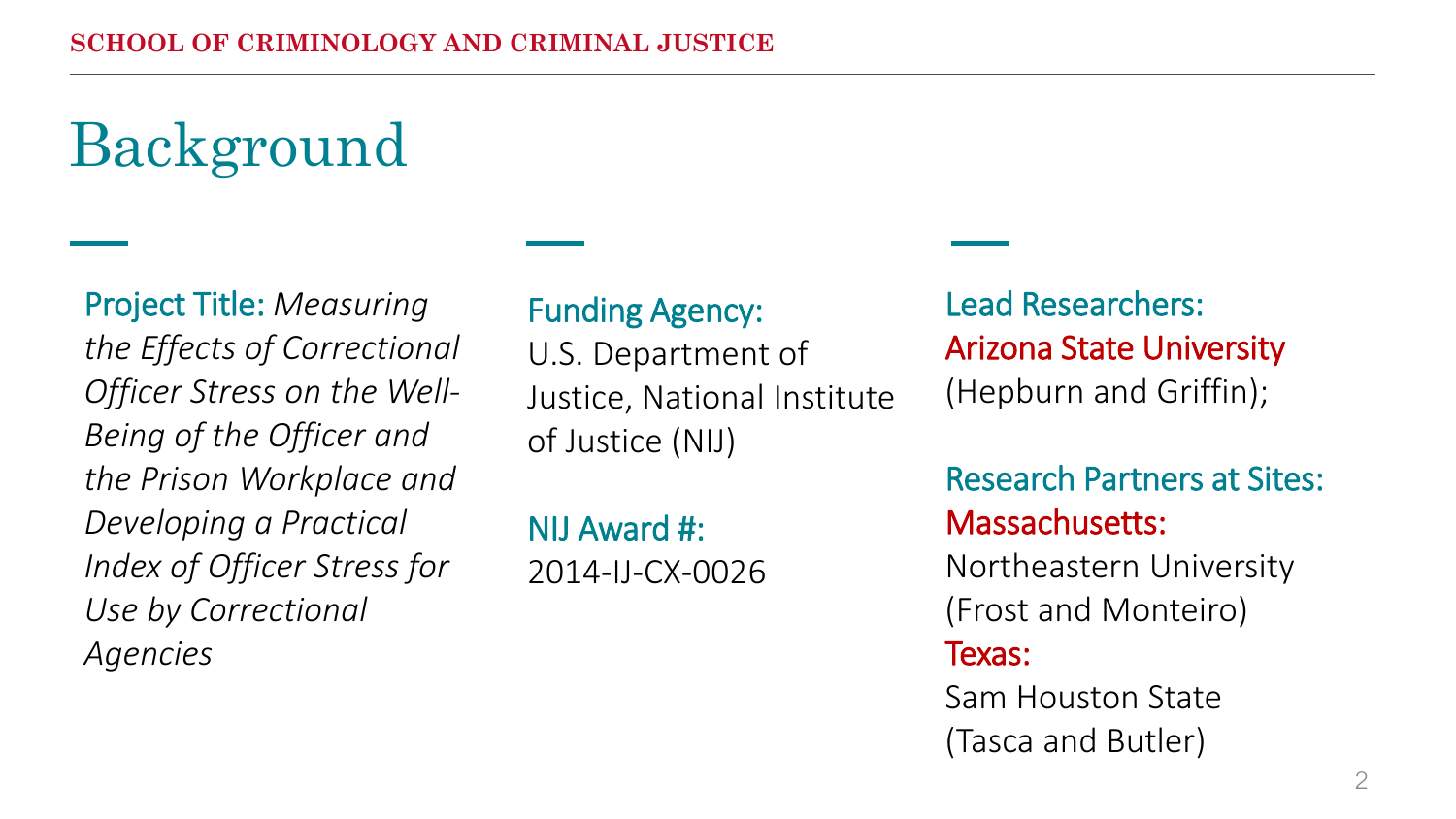Study Objectives

- 1. To advance current knowledge about the effects of correctional officer stress on the prison workplace
- 2. To create and validate a practical "stress index" developed on the basis of administrative data routinely collected by correctional agencies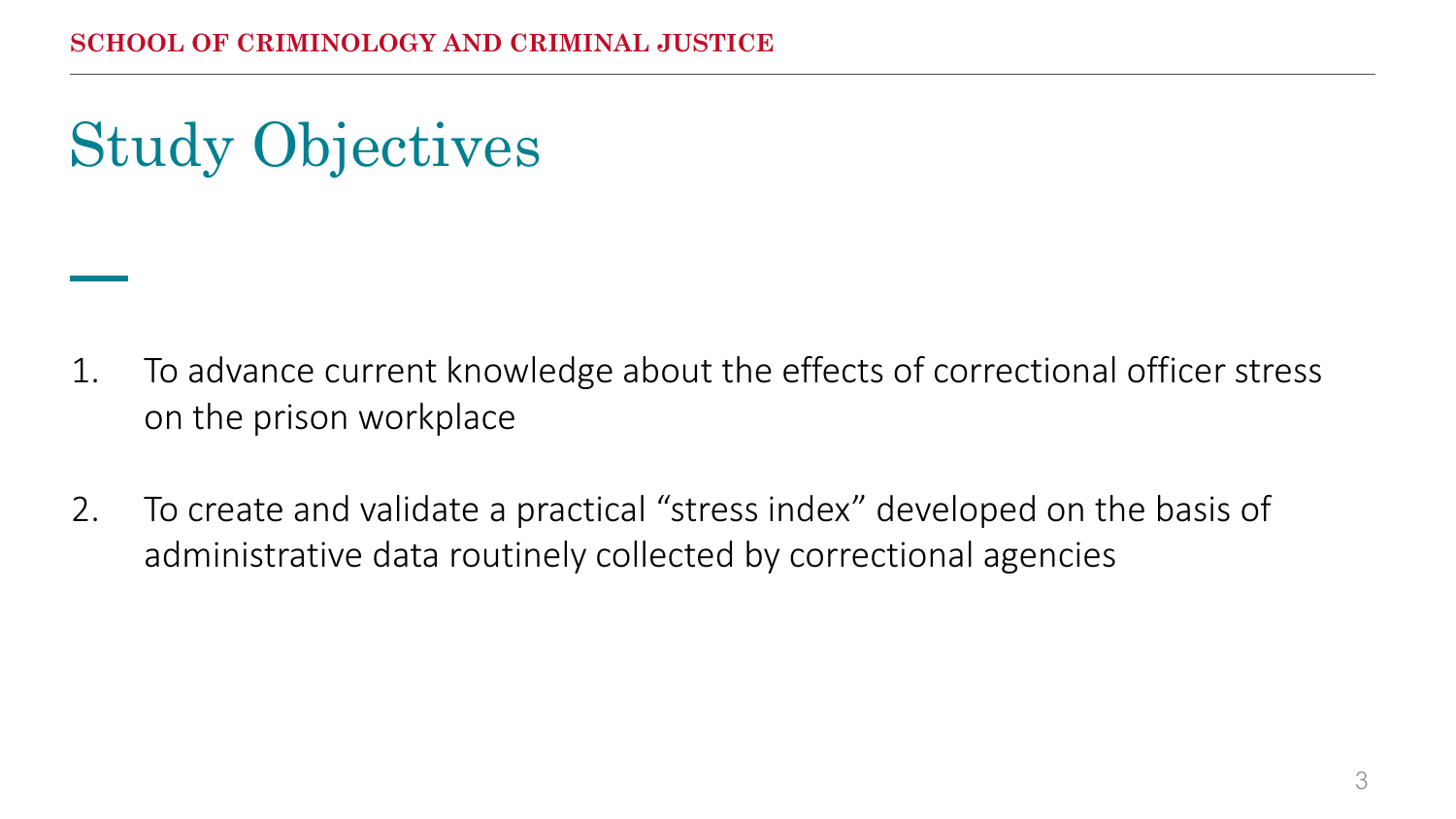## Project Background

There is a growing body of empirical evidence to suggest:

- 1) that correctional officers are exposed through their work to a number of stressors and, as a result, have a higher level of job-related stress than is found in other occupations, and
- 2) that stress has a variety of debilitating effects on the medical, behavioral, attitudinal, and emotional well-being of correctional officers
- 3) Those attitudinal, behavioral, and emotional effects have impact organizational wellbeing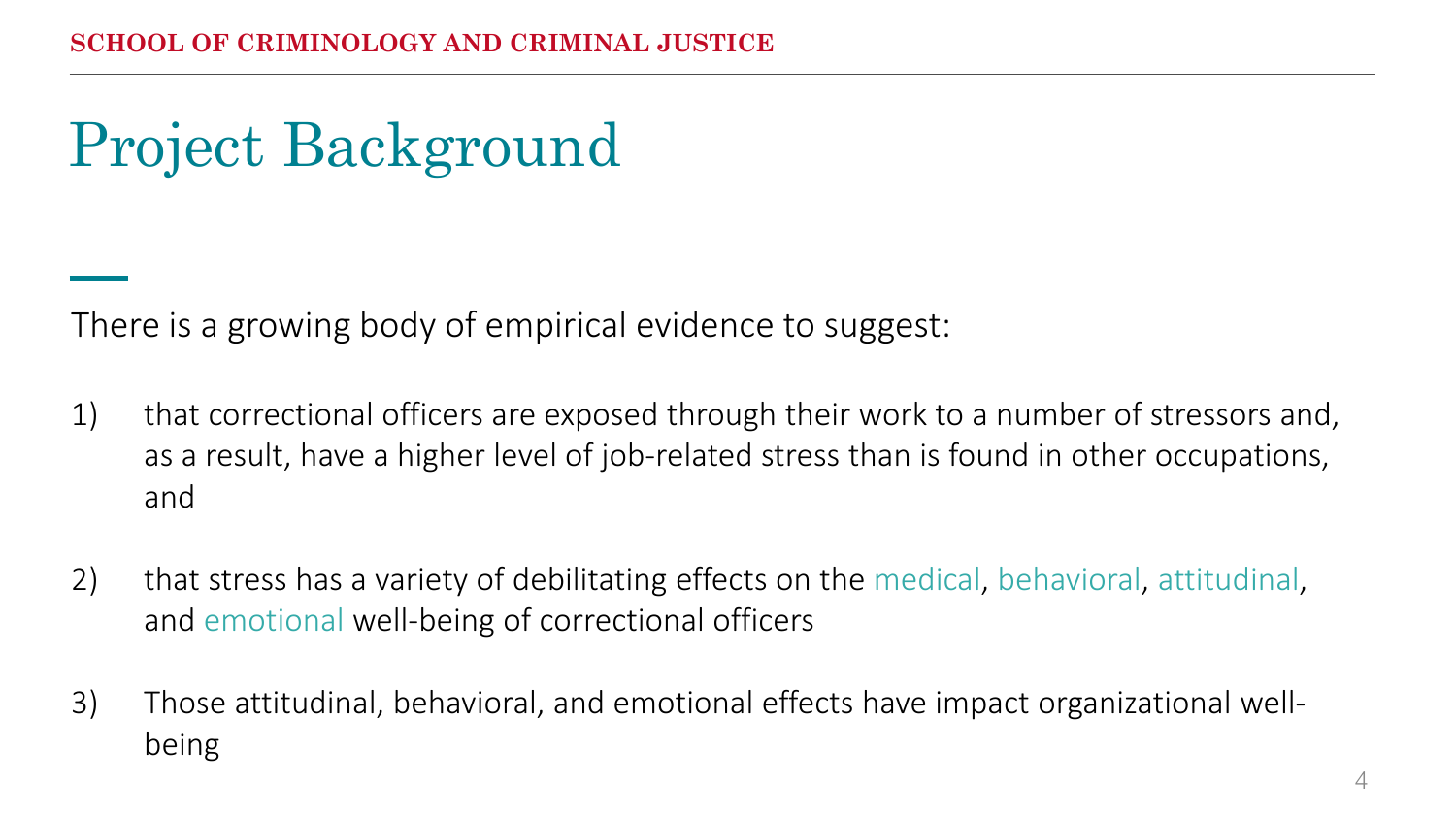### Theoretical Framework

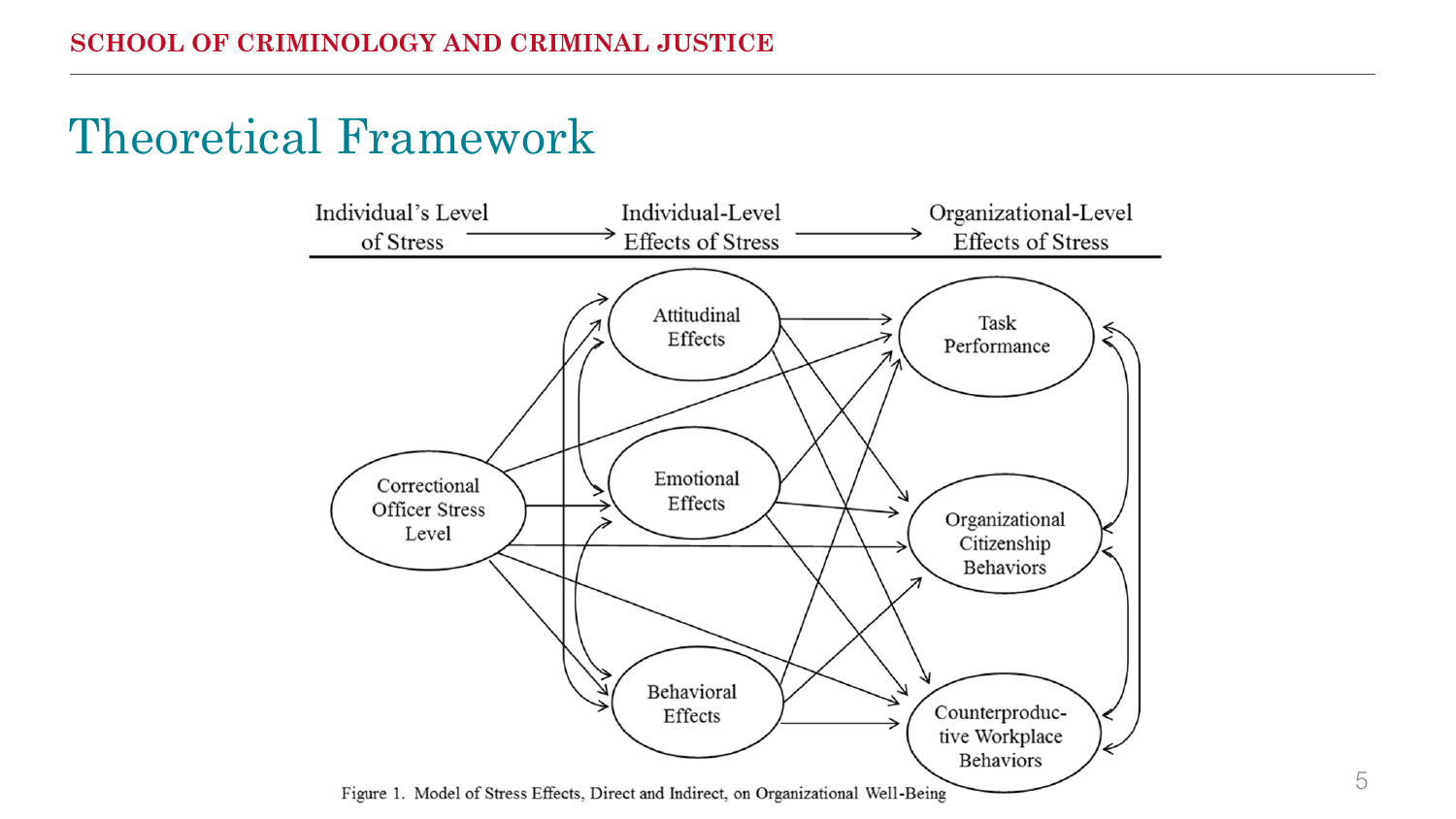## CO Stress: Two Phases

#### Phase One: 2015 – 2016

- **Goal:** Understand variations in stress and its effects
- **Intensive interviews with 500** correctional officers (250 in Massachusetts and 250 in Texas)
- **Review of administrative data from** consenting participants

#### Phase Two: 2016 – 2017

- Goal: Validate Phase One preliminary findings
- $\blacksquare$  Intensive interviews with 600 correctional officers (300 in Massachusetts and 300 in Texas)
- **No need for administrative data**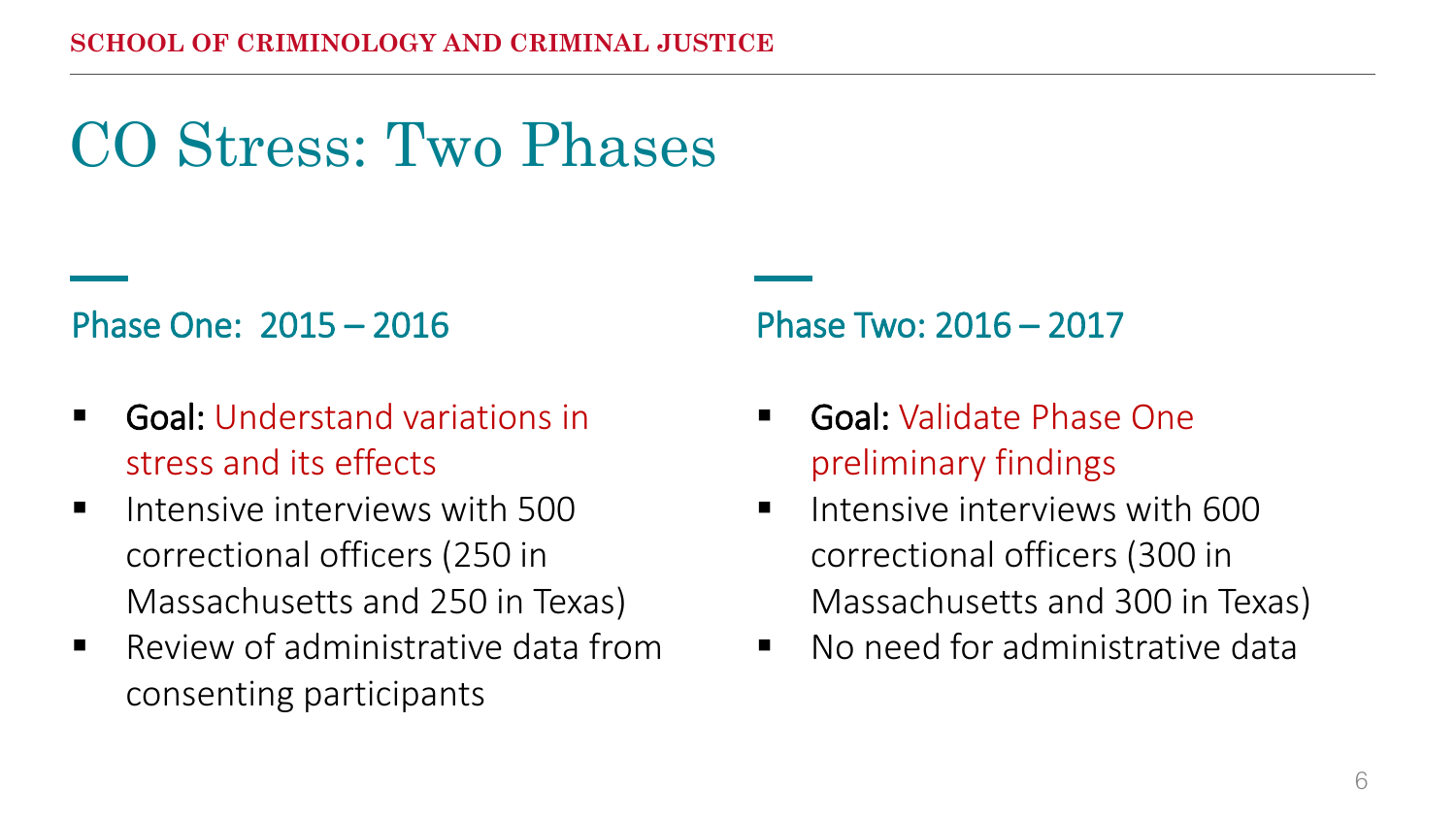## CO Stress Research Timeline: 2015 - 2018

- 
- 
- 
- 
- 
- 
- 
- 
- 
- 
- 

 March 2015 – May 2015: Approached MA DOC & MCOFU; Met with Commissioner ■ June 2015 – July 2015: Signed letters of cooperation from DOC and MCOFU Sept 2015: Began meetings with COs to refine survey/questions Oct 2015: Phase One Sample Selected ■ Dec 2015 – May 2016: Conduct Phase One Interviews Dec 2016: Initial Analysis of Phase I Data Complete Jan 2017: Phase Two Sample Selected ■ Feb 2017 – June 2017: Conduct Phase Two Interviews **The Standary 2018:** Analysis Complete August 2018: Final Report for MA DOC Presented and Submitted December 2018: Arizona State University Final Report Expected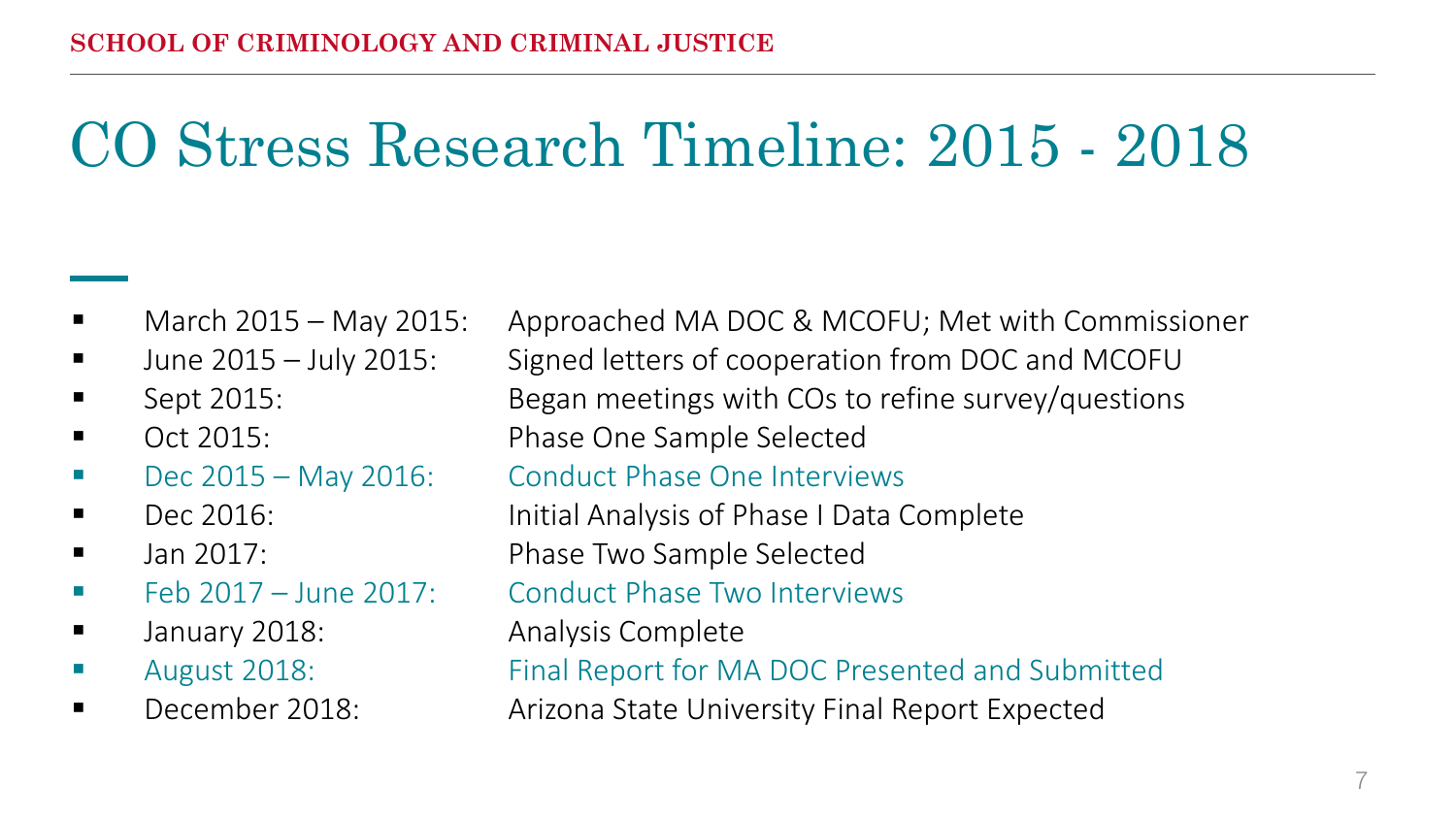## Phase One Site and Sample Selection

Identified eight MA DOC facilities:

- 1. Souza Baranowski
- 2. MCI-Cedar Junction
- 3. Bridgewater State Hosp.
- 4. MCI-Norfolk
- 5. MCI-Framingham
- 6. MCI-Concord
- 7. MCI-Shirley
- 8. Northeastern CC

MA DOC provided a roster of all those in rank of CO-I (Officers) and CO-II (Sergeants) at the selected facilities as of October 2015 (N = 2,371)

Selected random sample of 350 officers (15% of the total) and worked with leadership at the facilities to conduct on-site, onshift interviews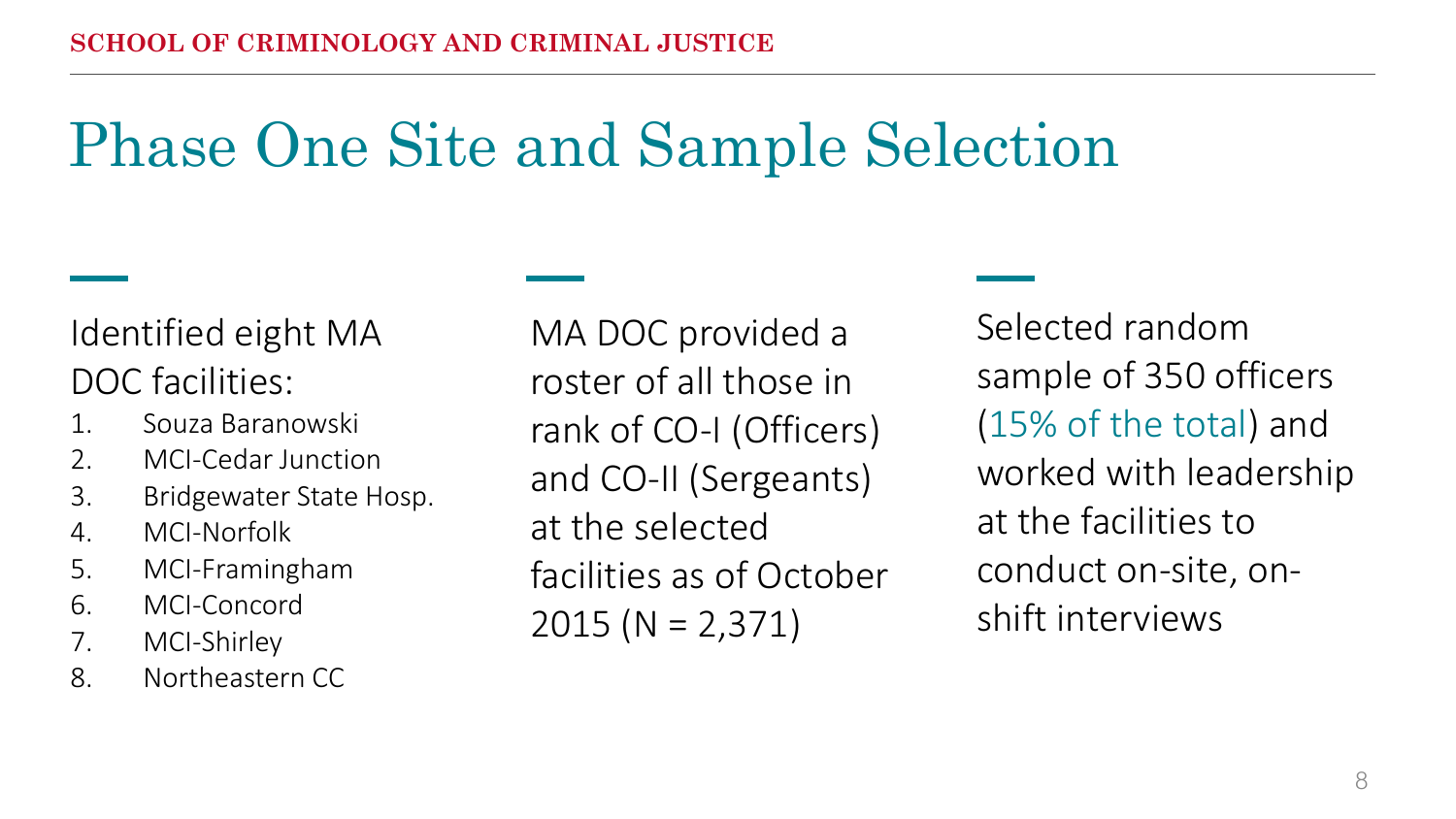## Participation

Approximately 74% of the randomly selected sample participated in the interview (n=259). The sample was highly representative of the populations of officers (CO-I & CO-II)

Of those who participated in the interview, 92% agreed to allow the research team to review their personnel files (n=237).

Participants' characteristics – gender, race, CO grade, age, and years on the job – almost exactly mirror those of the selected sample, and more importantly, the population of all MA DOC correctional officers.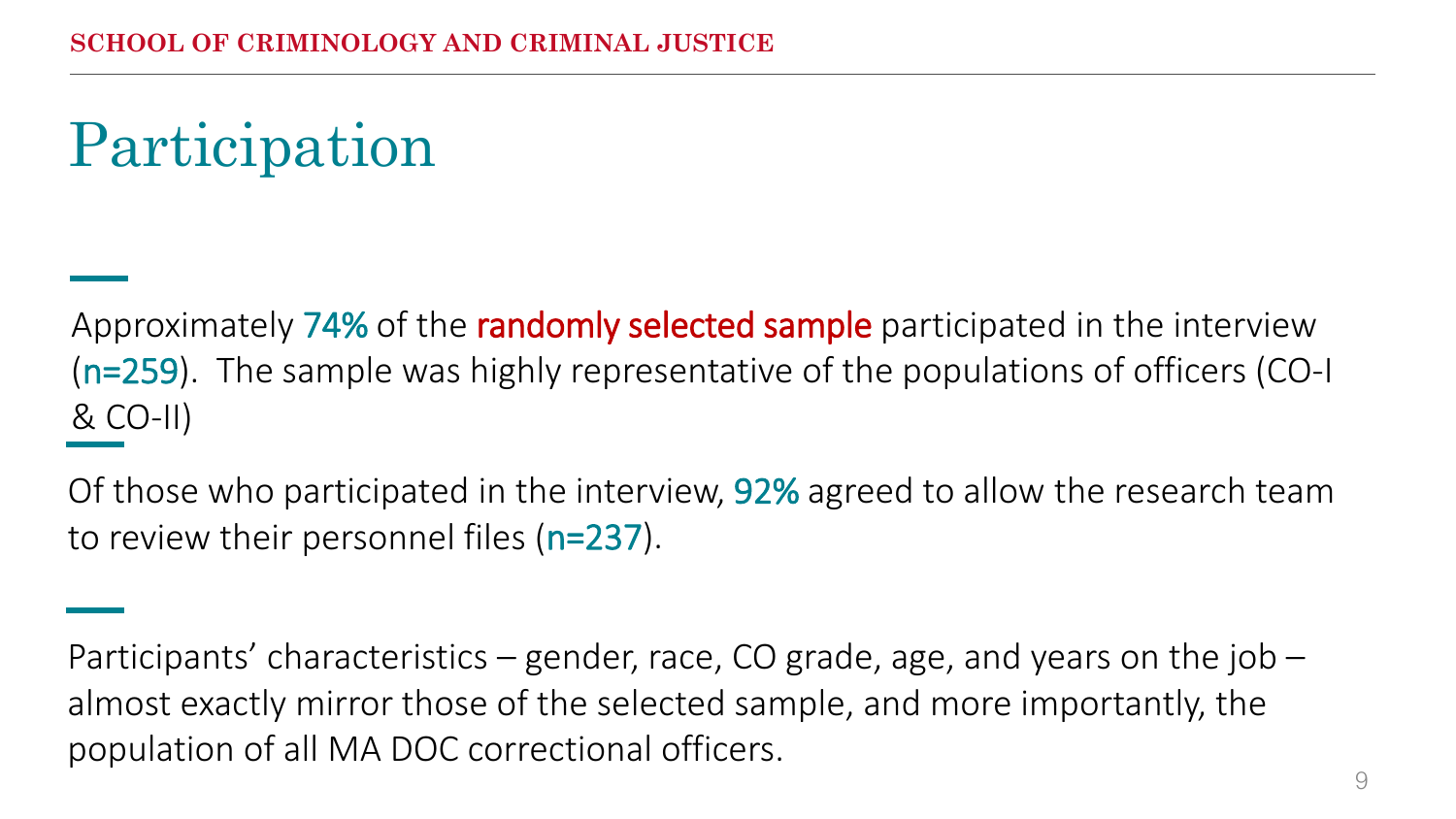### Participation Rates by Facility

| Facility     | <b>Sample</b><br><b>Size</b> | <b>Contacted</b> | <b>Declined</b><br><b>Interviews</b> |       | Completed<br><b>Interviews</b> |      | Administrative<br>Data |     |
|--------------|------------------------------|------------------|--------------------------------------|-------|--------------------------------|------|------------------------|-----|
| MCI-CJ       | 66                           | 59               | 21                                   | 36%   | 38                             | 64%  | 37                     | 97% |
| <b>SBCC</b>  | 63                           | 63               | 7                                    | 11%   | 56                             | 89%  | 52                     | 93% |
| MCI-N        | 57                           | 53               | 9                                    | 17%   | 44                             | 83%  | 42                     | 95% |
| MCI-C        | 53                           | 51               | 18                                   | 35%   | 33                             | 65%  | 27                     | 82% |
| <b>MCI-F</b> | 44                           | 42               | $\bf{3}$                             | 7%    | 39                             | 93%  | 35                     | 90% |
| MCI-S        | 37                           | 37               | 7                                    | 19%   | 30                             | 81%  | 28                     | 93% |
| <b>BSH</b>   | 24                           | 20               | 7                                    | 35%   | 13                             | 65%  | 11                     | 85% |
| <b>NECC</b>  | $\,6\,$                      | 6                | $\overline{0}$                       | $0\%$ | $\boldsymbol{6}$               | 100% | 5                      | 83% |
| <b>Total</b> | 350                          | 331              | 72                                   | 22%   | 259                            | 78%  | 237                    | 92% |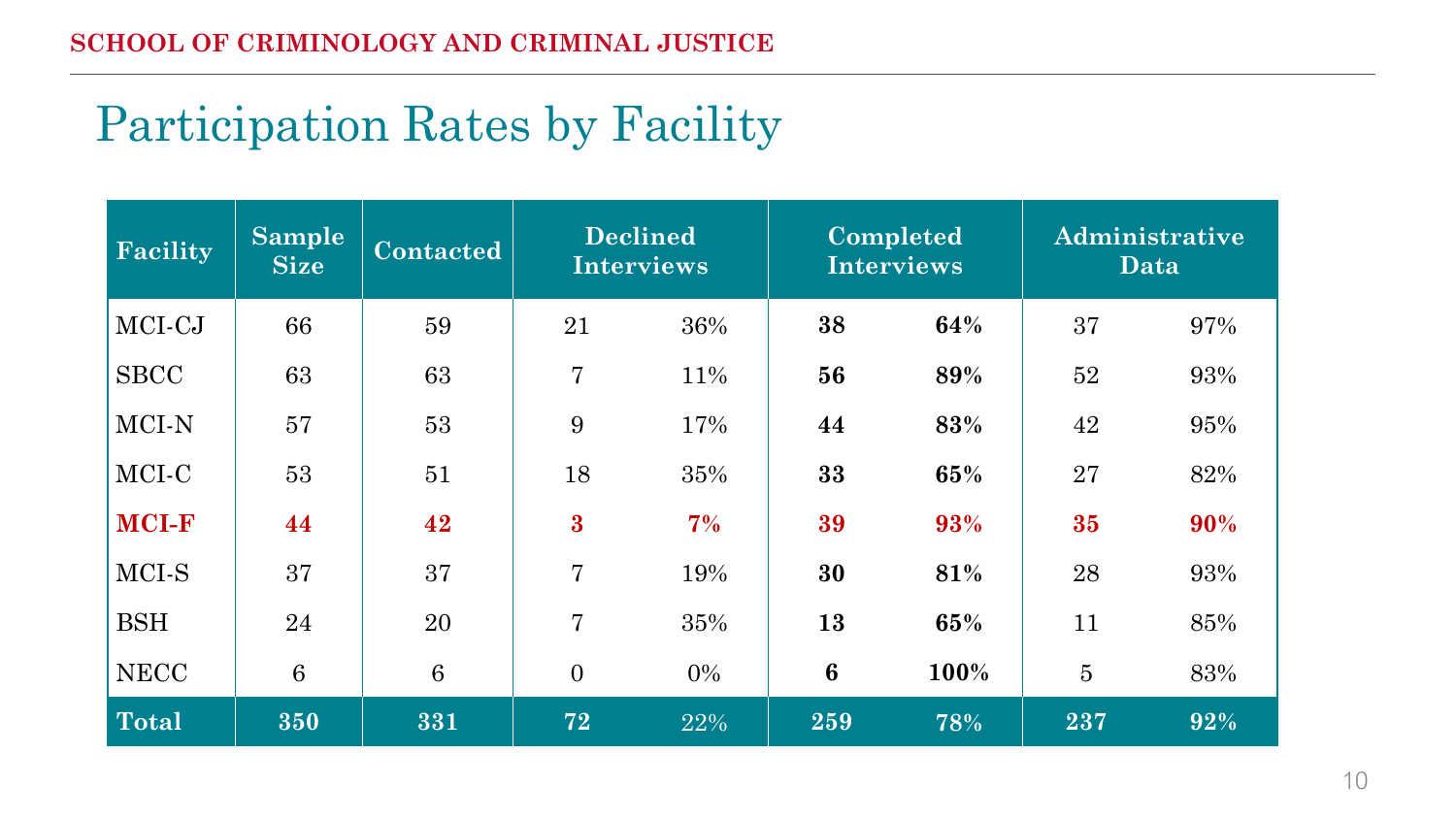## Data Collection

Alternating between interviews and self-reporting, the provided questionnaire touched on participant characteristics, facility conditions, identifying factors of acute stress, jobrelated information, behavioral effects of stress, and formal/informal helpseeking.

Administrative data collection included information pertaining to absenteeism, performance evaluations, on-the-job injuries, inmate complaints, misconduct reports issued, use of force incidents, and other similar information.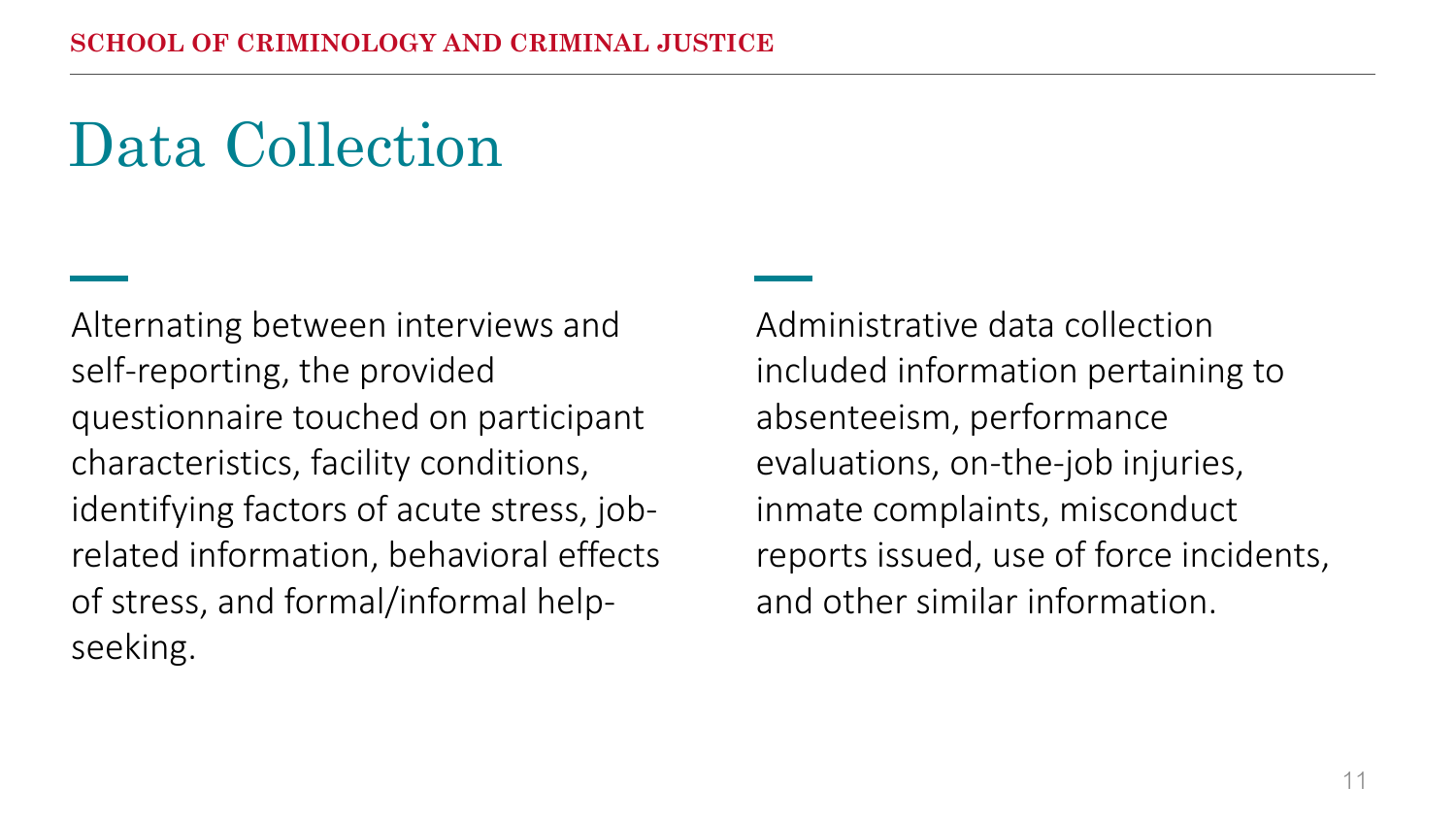### Scales Included in the Interview Instrument

- 1. Turnover Intent
- 2. Task Performance
- 3. Erosion of Authority
- 4. Social Support
- 5. Generalized Stress and Anxiety
- 6. Work Stress
- 7. Emotional Exhaustion
- 8. Depression
- 9. Psychosomatic Symptoms
- 10. Depersonalization Disengagement
- 11. OCB\* Organizational
- 12. OCB\* Individual
- 13. CWB\*\* Interpersonal
- 14. CWB\*\* Organizational
- 15. Organizational Commitment
- 16. Job Satisfaction
- 17. Corruption of Authority
- 18. Promotion stress
- 19. Procedural Justice Promotions
- 20. Administrative Support
- \* Organizational Citizenship Behavior (OCB); \*\* CWB (Counterproductive Workplace Behavior)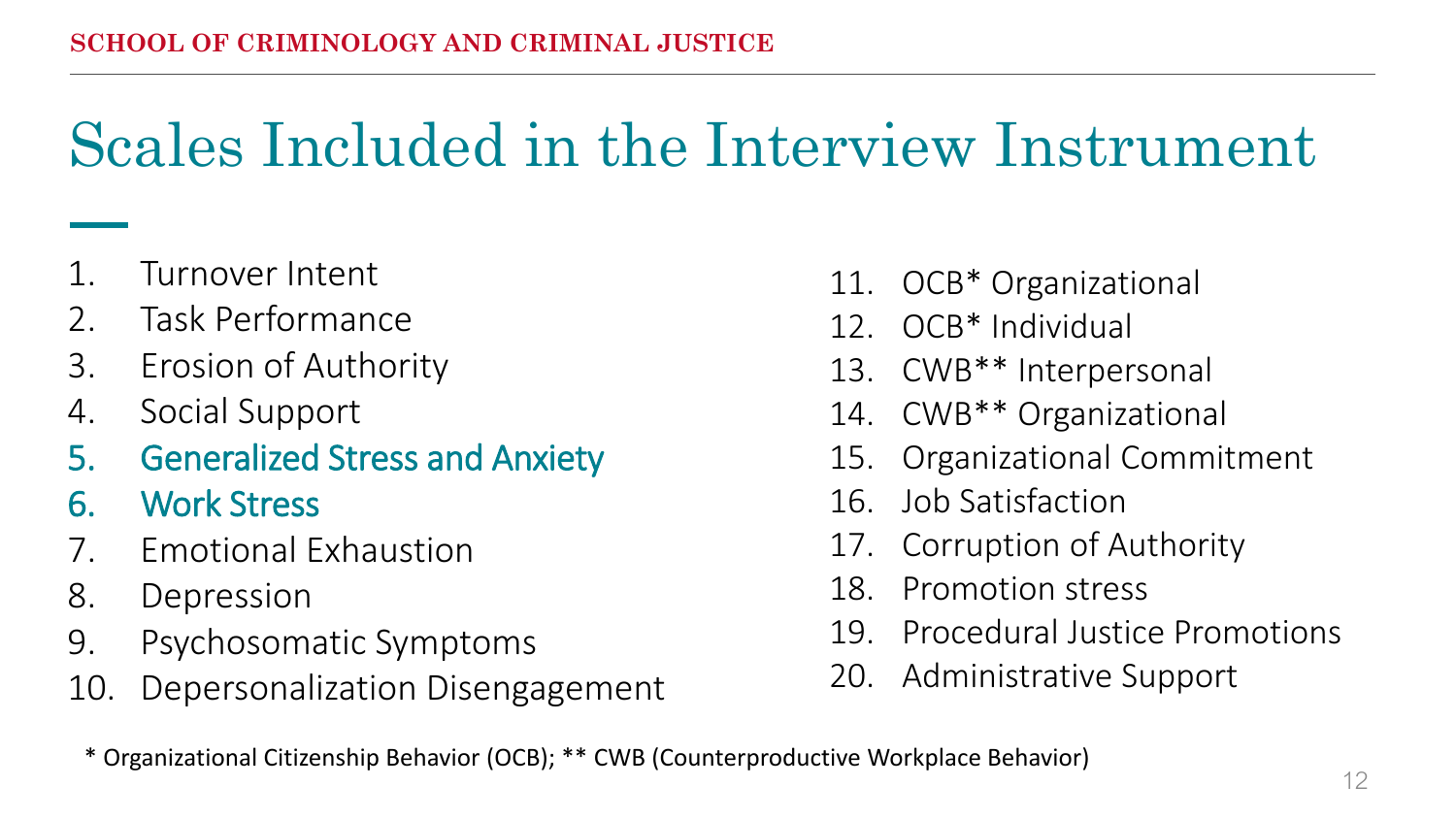## Organizational Measures

#### Organizational Citizenship Behavior

OCB-Organizational measures participant's attitudes towards the correctional organization as a whole

OCB-Individual measures the participant's personal willingness to assist and work with others within the organization

Counterproductive Work Behavior

CWB-Organizational measures the amount of counterproductive work behavior

CWB-Interpersonal measures the amount of counterproductive work behavior taking place within the organization *between* co-workers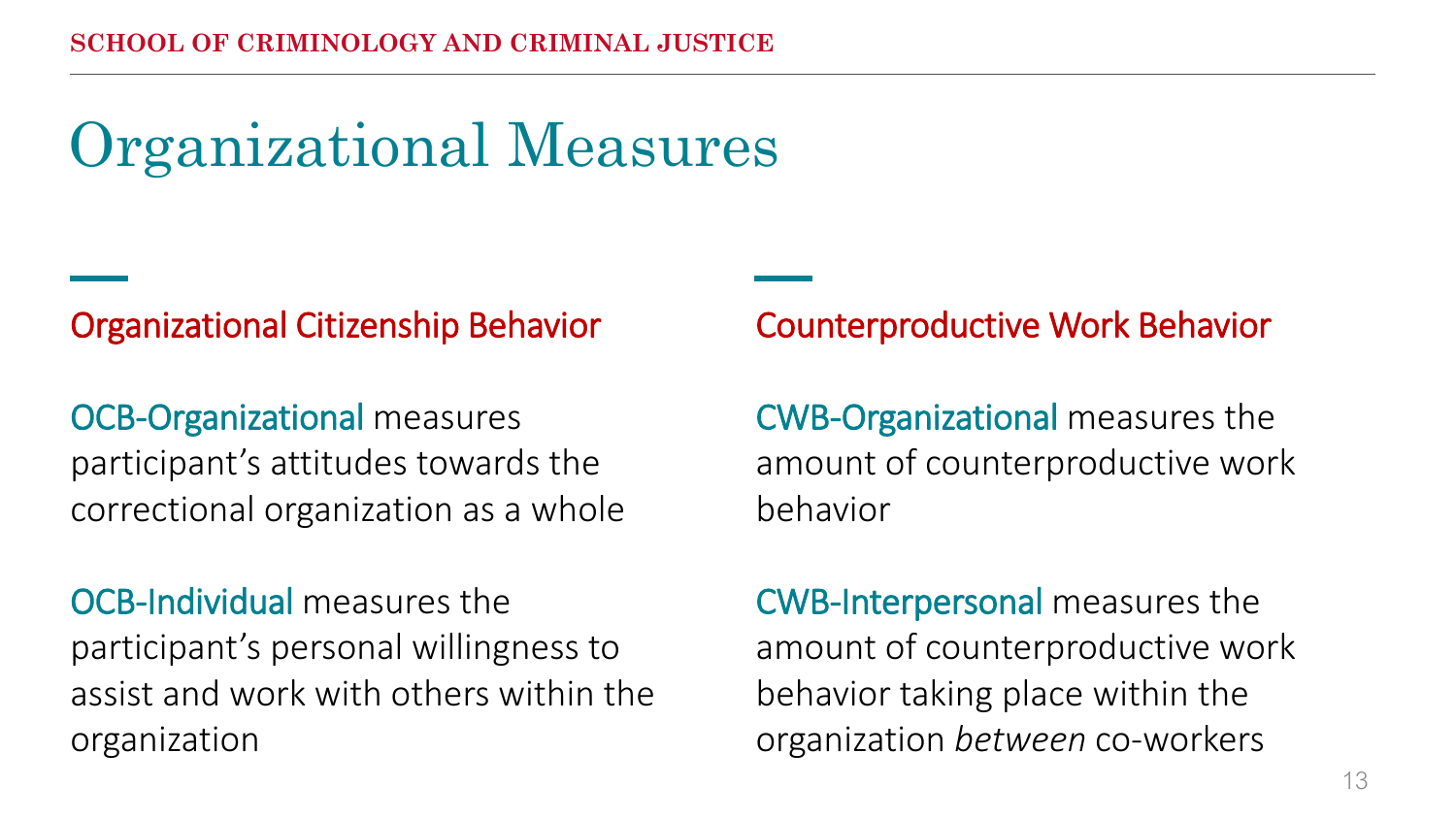#### *Phase One*

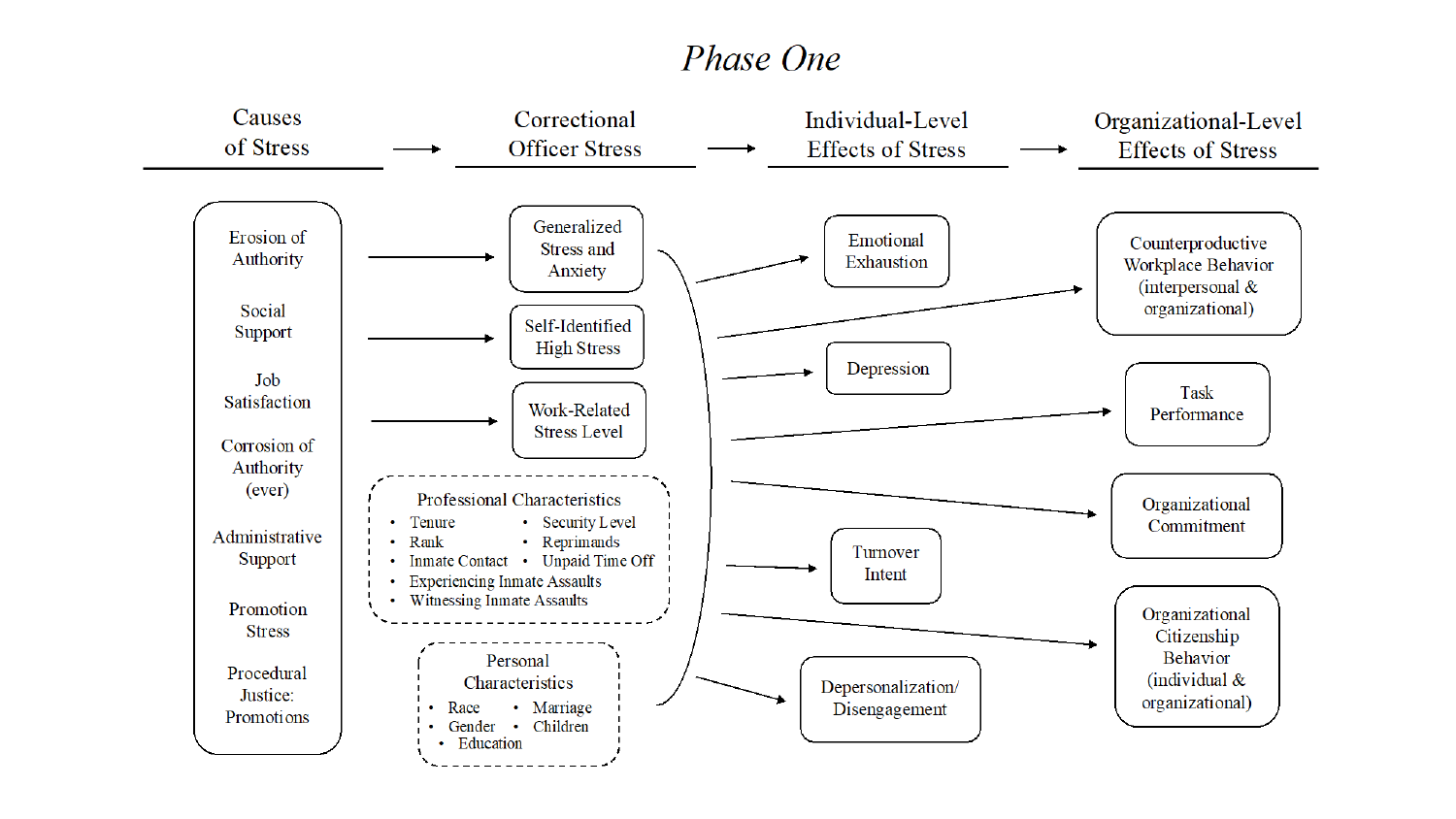## Self-reported Stress

Almost half of all officers reported being under a lot of stress, with more than a quarter indicating they were highly stressed at that moment.

48% of officers (n=123) answered that they are under "a lot of stress." 26% of officers stated that they are "highly stressed at the moment."

Officers understand stress: When asked to estimate what percentage of their coworkers are highly stressed, on average, the response was 47%.

Supervisors matter: 61% either 'agreed or strongly agreed' that their level of stress varied based on which supervisor was on shift.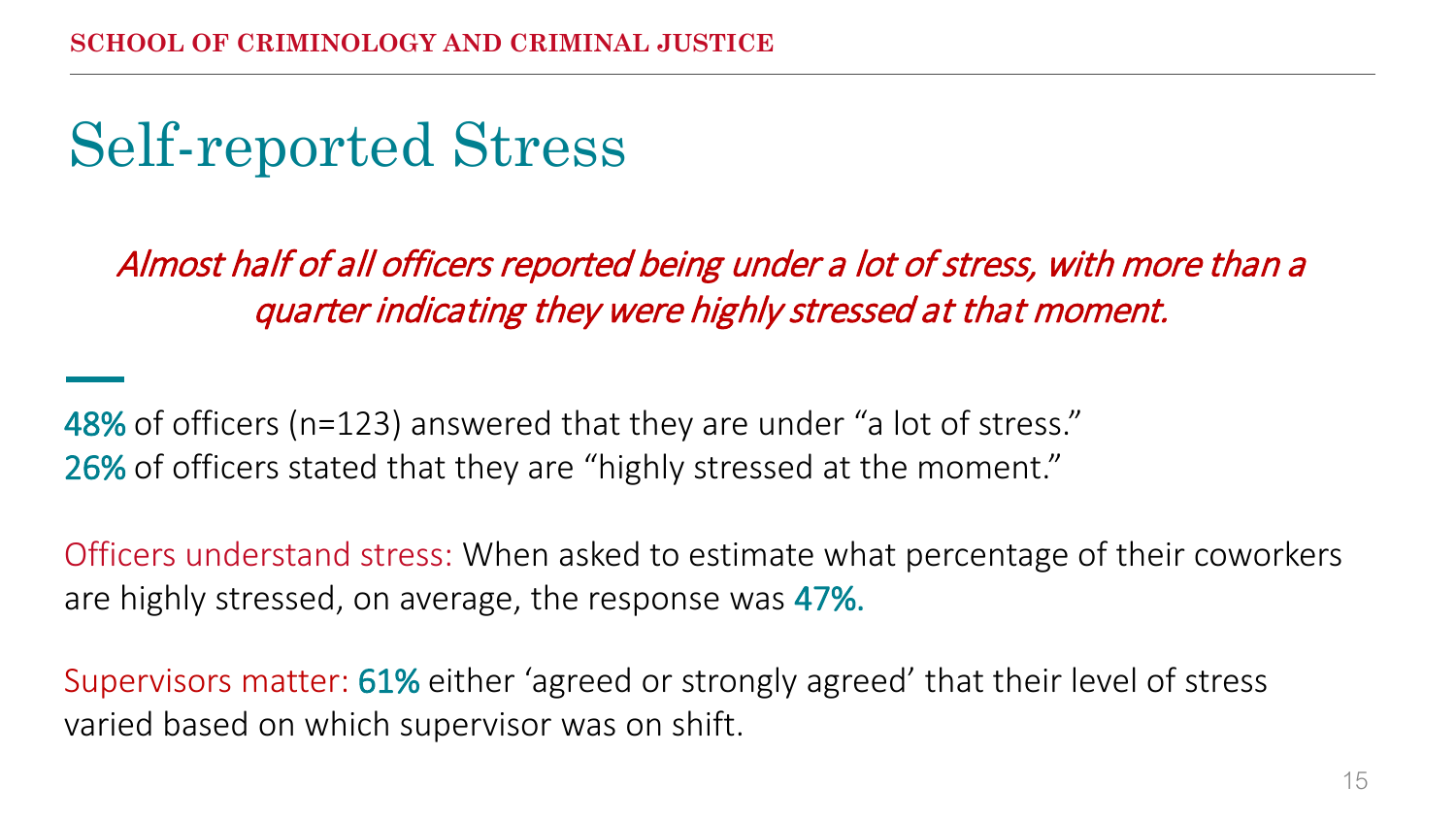## Self-reported Life Stress

Approximately one in five officers were currently experiencing relationship problems, but fewer reported that they were currently experiencing financial or legal problems.

At least 20% of officers reported family and relationship problems:

- 22% reported family problems
- **21%** reported having recently lost or broken up with someone they cared about.
- 22% reported heated arguments with friends and neighbors while away from work.

Only 13% reported financial problems and 7% reported law enforcement contact.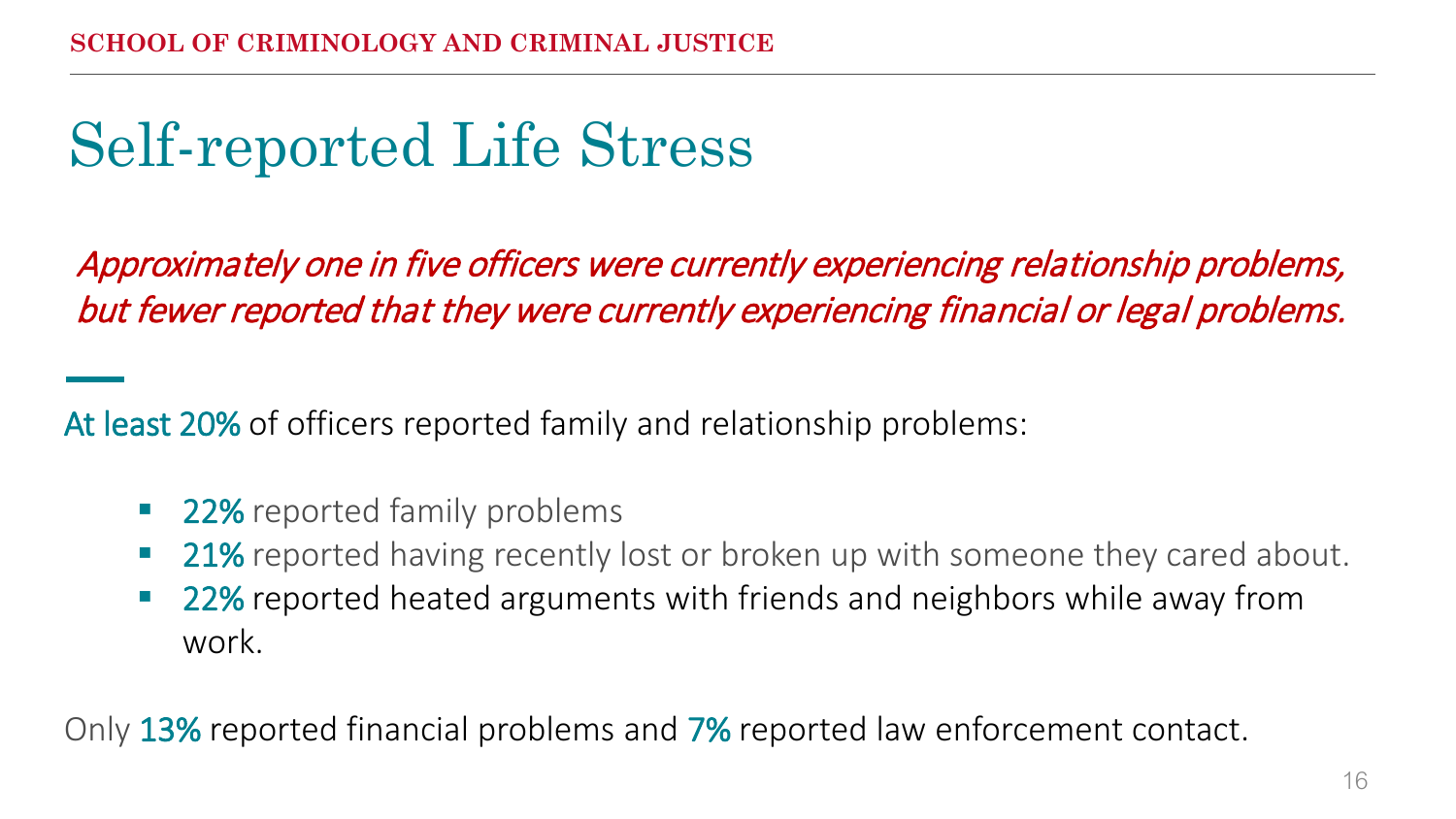## Self-reported Health

Officers perceived themselves to be generally healthy, but 25% reported chronic or ongoing health problems and 26% reported recent injuries.

Less than 10% of officers self-reported fair (5%) or poor (2%) health, most reported they were in good (40%), very good (34%) or excellent (9%) health.

25% of officers reported that they were dealing w/ ongoing or chronic health problems.

More than one-quarter (26%) reported a recent injury or accident: 8% reported a recent injury or accident at work and 18% reported an injury/accident outside of work.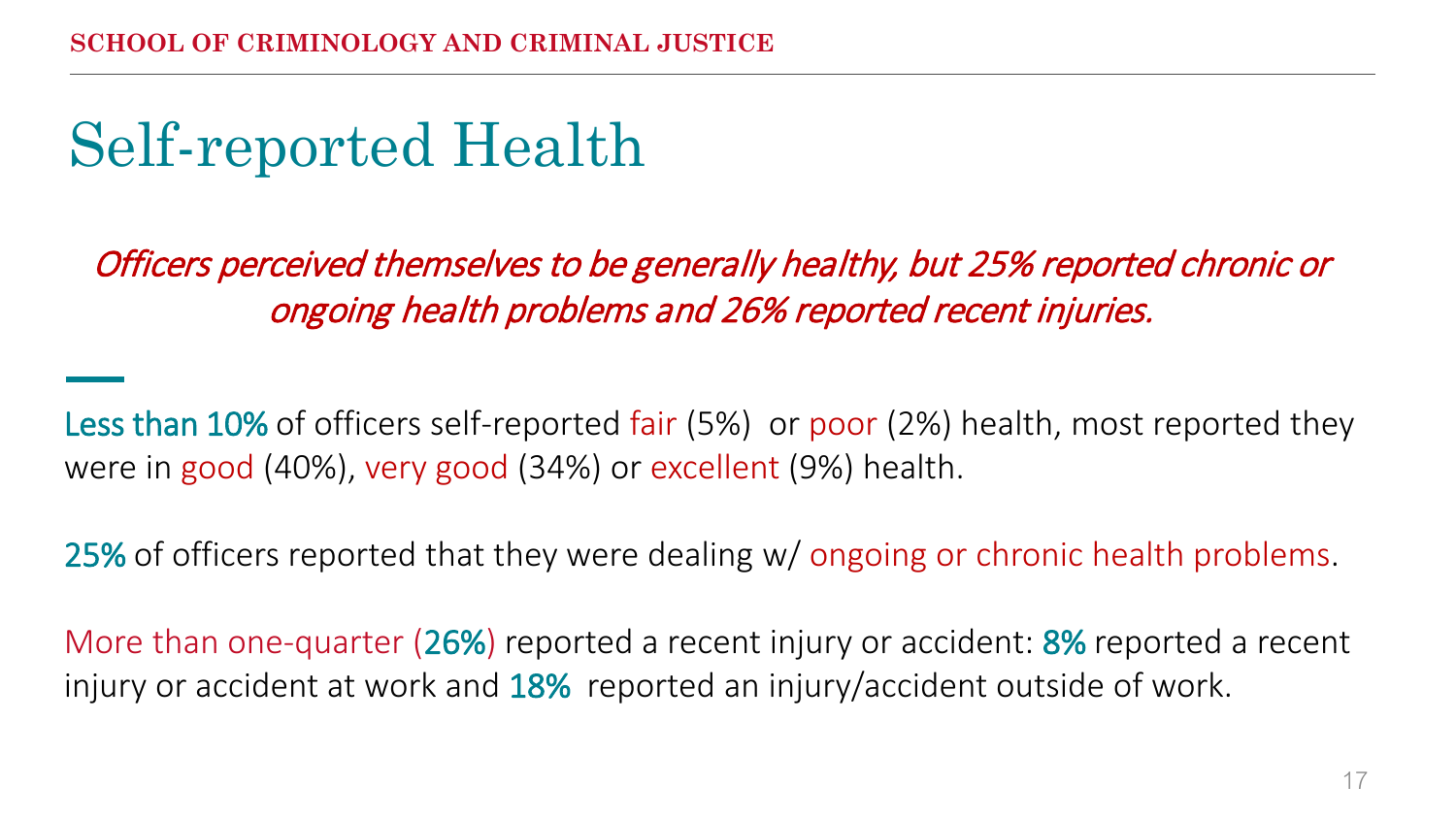### Self-reported Substance Use (\*not abuse)

All of the substance use questions were generic (e.g. "do you drink alcohol?") and do not distinguish types of frequency of use. While most officers reported that they drink alcohol, relatively few reported using marijuana or any other illegal drug. Just over a third were currently taking a prescription medication and 16% reported use of sleep aids. For most, use had stayed the same or declined over the past month.

84% of officers reported that they drink alcohol:

- 4% reported marijuana use and 5% acknowledged use of other illegal drugs
- 34% reported they were currently taking a prescription drug
- **16%** reported used of sleep aids

Less than 7% reported that their substance use had increased in past 30 days.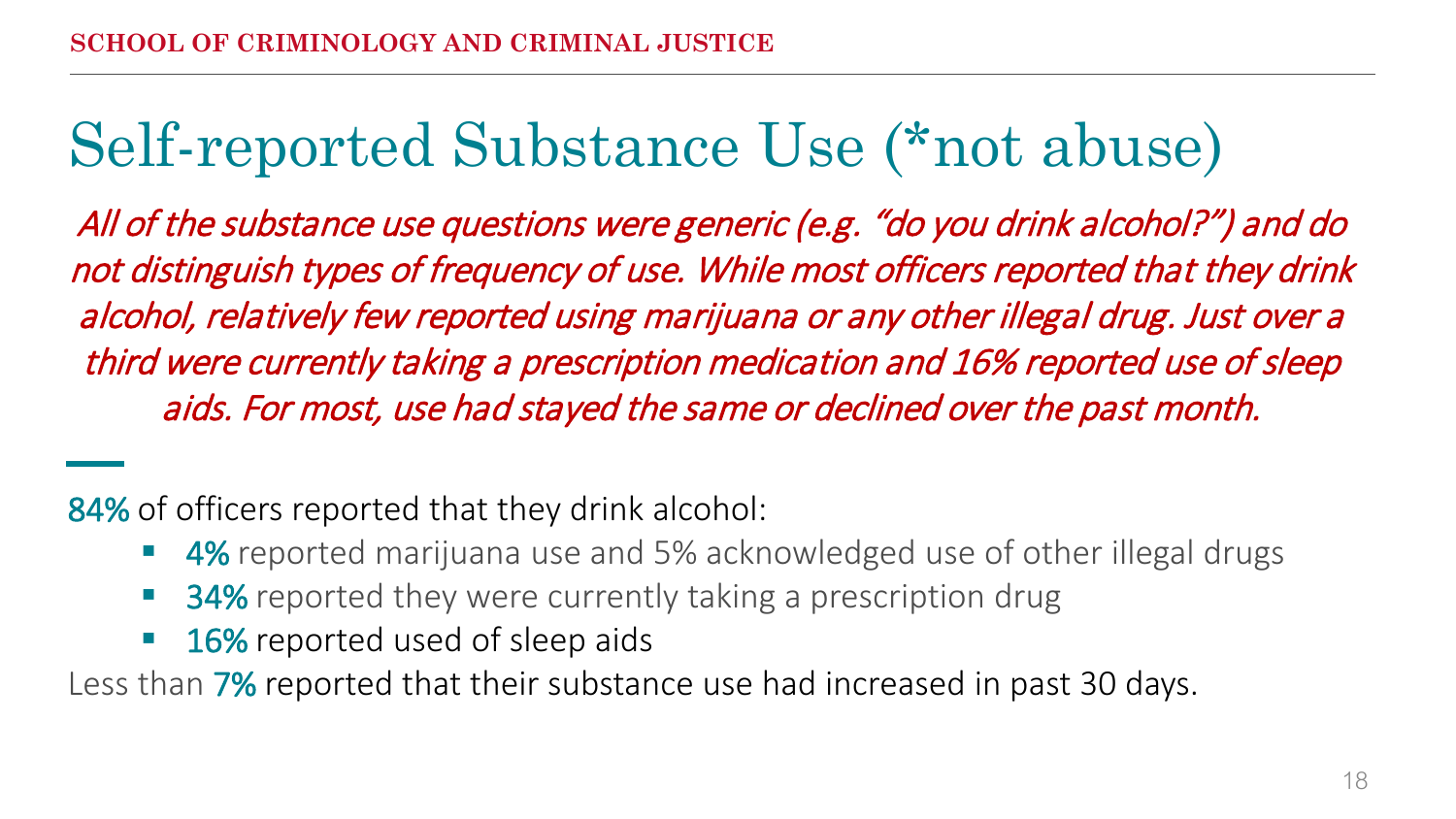### Scores by Facility: Individual Measures

| Facility    | Generalized<br><b>Stress and</b><br>Anxiety | <b>Work</b><br><b>Stress</b> | Emotional<br><b>Exhaustion</b> | <b>Depression</b> | Job<br><b>Satisfaction</b> | Promotion<br><b>Stress</b> | Procedural<br><b>Fairness</b><br><b>Promotions</b> | Administrative<br><b>Support</b> |
|-------------|---------------------------------------------|------------------------------|--------------------------------|-------------------|----------------------------|----------------------------|----------------------------------------------------|----------------------------------|
| <b>BSH</b>  | 23                                          | 20                           | 12                             | 10                | 17                         | 15                         | 20                                                 | 12                               |
| MCI-CJ      | 21                                          | 17                           | 12                             | 10                | 18                         | 17                         | 21                                                 | 10                               |
| MCI-C       | 22                                          | 17                           | 12                             | 10                | 18                         | 16                         | 22                                                 | 12                               |
| MCI-F       | 22                                          | 19                           | 11                             | 10                | 17                         | 17                         | 20                                                 | 12                               |
| MCI-N       | 20                                          | 18                           | 11                             | 8                 | 18                         | 16                         | 22                                                 | 12                               |
| <b>SBCC</b> | 23                                          | 19                           | 13                             | 10                | 17                         | 18                         | 20                                                 | 11                               |
| MCI-S       | 19                                          | 18                           | 9                              | 8                 | 18                         | 16                         | 20                                                 | 12                               |
| Average     | 21                                          | 18                           | 11                             | 9                 | 18                         | 17                         | 21                                                 | 11                               |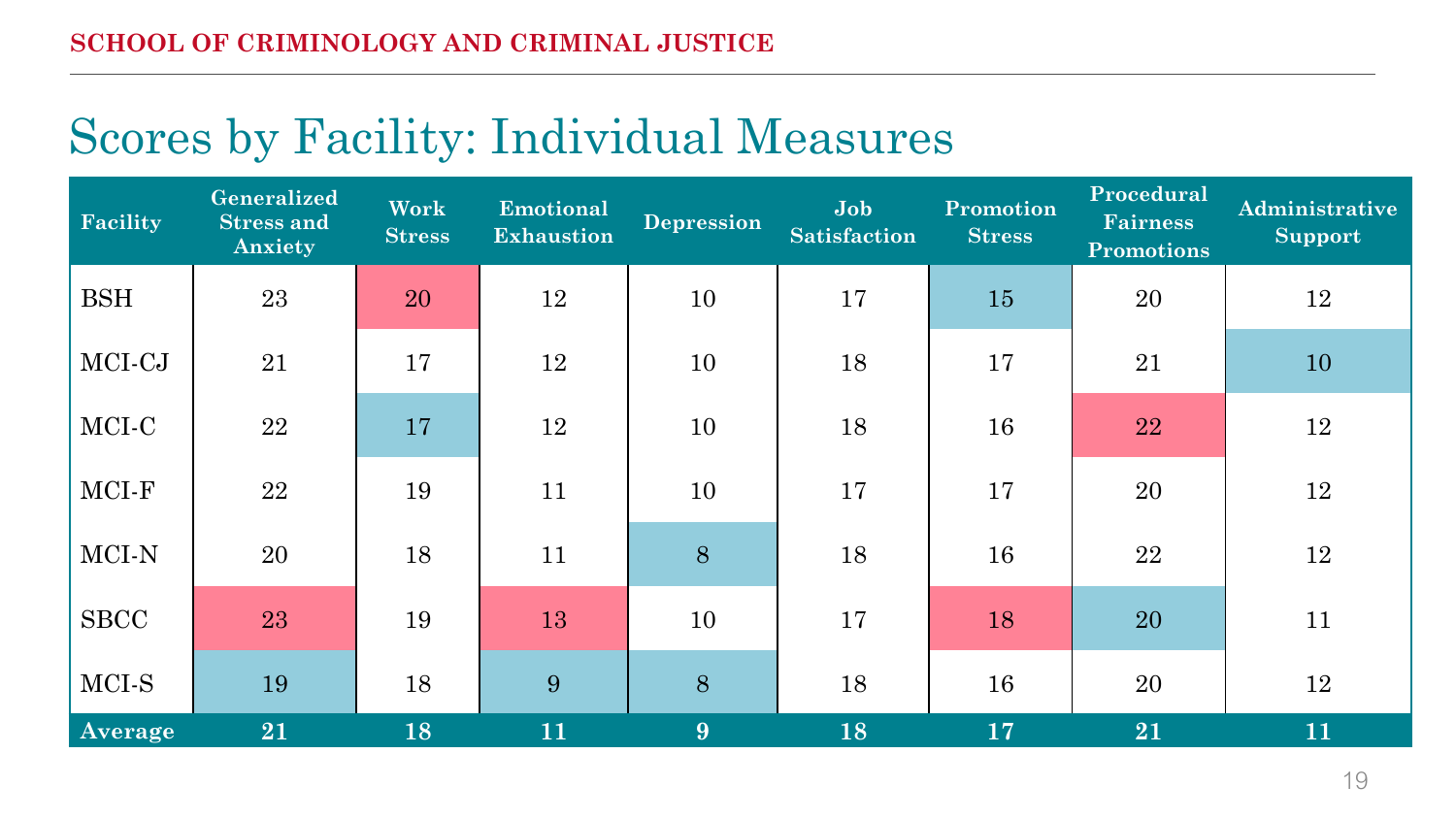### Scores by Facility: Organizational Measures

| Facility     | <b>OCB</b><br>Organizational | <b>OCB</b><br>Individual | <b>CWB</b><br>Interpersonal | <b>CWB</b><br>Organizational | Org<br>Commitment | <b>COA Ever</b> | <b>COA Past</b><br>Month |
|--------------|------------------------------|--------------------------|-----------------------------|------------------------------|-------------------|-----------------|--------------------------|
| <b>BSH</b>   | 34                           | 33                       | $\overline{4}$              | $\overline{4}$               | $21\,$            | $\overline{2}$  | $\overline{2}$           |
| MCI-CJ       | 28                           | 34                       | 9                           | $\overline{7}$               | 23                | $\overline{4}$  | $\boldsymbol{2}$         |
| MCI-C        | <b>22</b>                    | 31                       | $8\,$                       | $\, 8$                       | 21                | 3               | $\sqrt{2}$               |
| MCI-F        | 29                           | 36                       | $\,6\,$                     | $\bf 5$                      | 21                | $\overline{3}$  | $\mathbf{1}$             |
| MCI-N        | 30                           | 36                       | $\overline{4}$              | $\overline{5}$               | 22                | $\mathbf{3}$    | $\sqrt{2}$               |
| <b>SBCC</b>  | 26                           | 34                       | $\bf 5$                     | 6                            | 20                | 3               | $\sqrt{2}$               |
| MCI-S        | 30                           | 37                       | $\overline{5}$              | $6\phantom{1}6$              | 22                | 3               | $\overline{2}$           |
| <b>Total</b> | 28                           | 35                       | $6\phantom{1}$              | 6 <sup>1</sup>               | 21                | $\overline{3}$  | 2                        |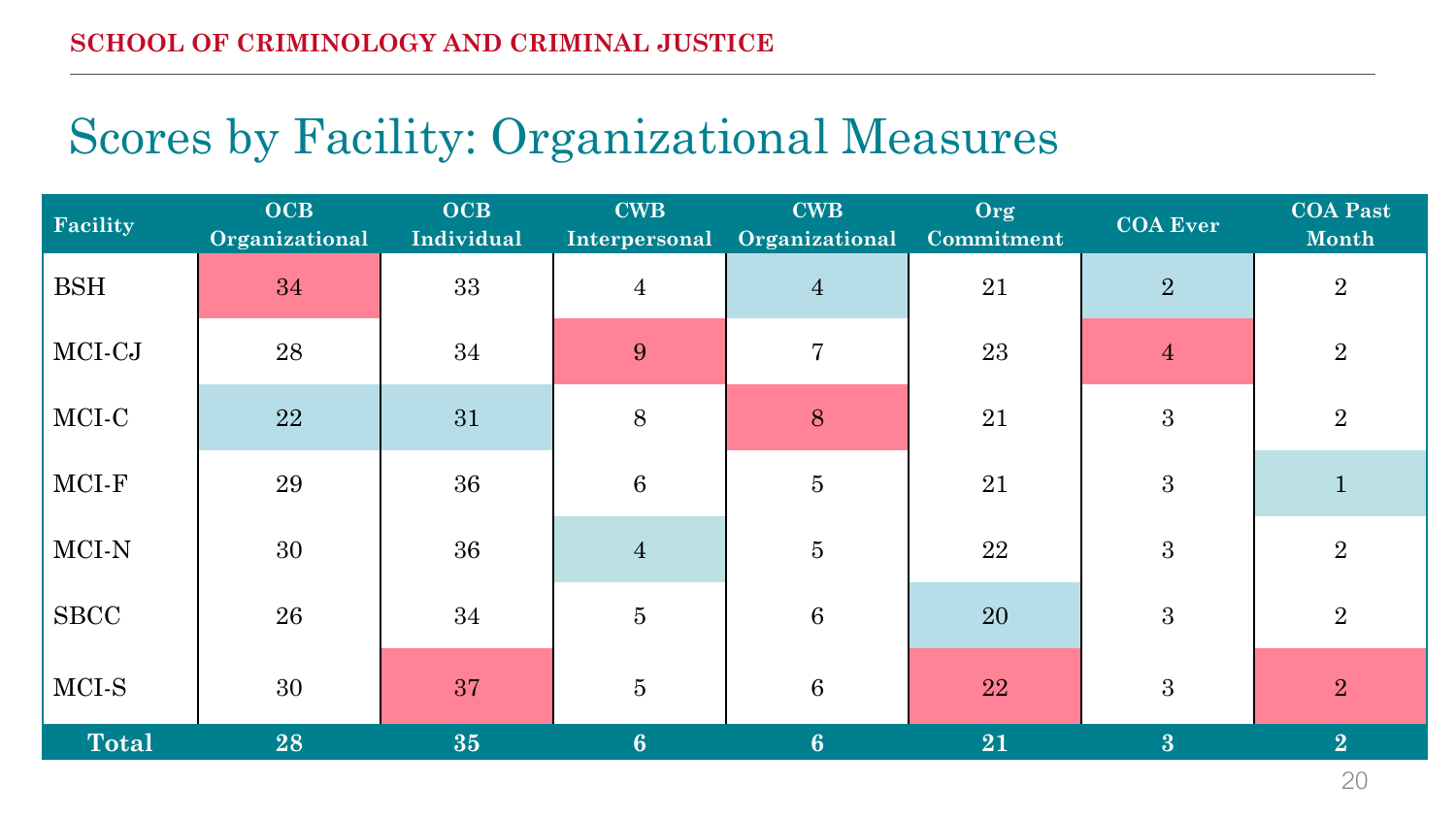## Bivariate Relationships

The strongest relationships were observed between the different types of stress (GSA and WS) and psychological effects (particularly emotional exhaustion and depression) Officers working in maximum security facilities exhibited higher levels of GSA and emotional exhaustion, but similar levels of work stress and depression to those working in mediums/minimums.

Generalized Stress and Anxiety (GSA) and Work Stress (WS): .49\*

Generalized Stress and Anxiety (GSA) and Emotional Exhaustion: .74\* Generalized Stress and Anxiety (GSA) and Depression: .83\* Work Stress (WS) and Depression: .45\* Work Stress (WS) and Emotional Exhaustion: .56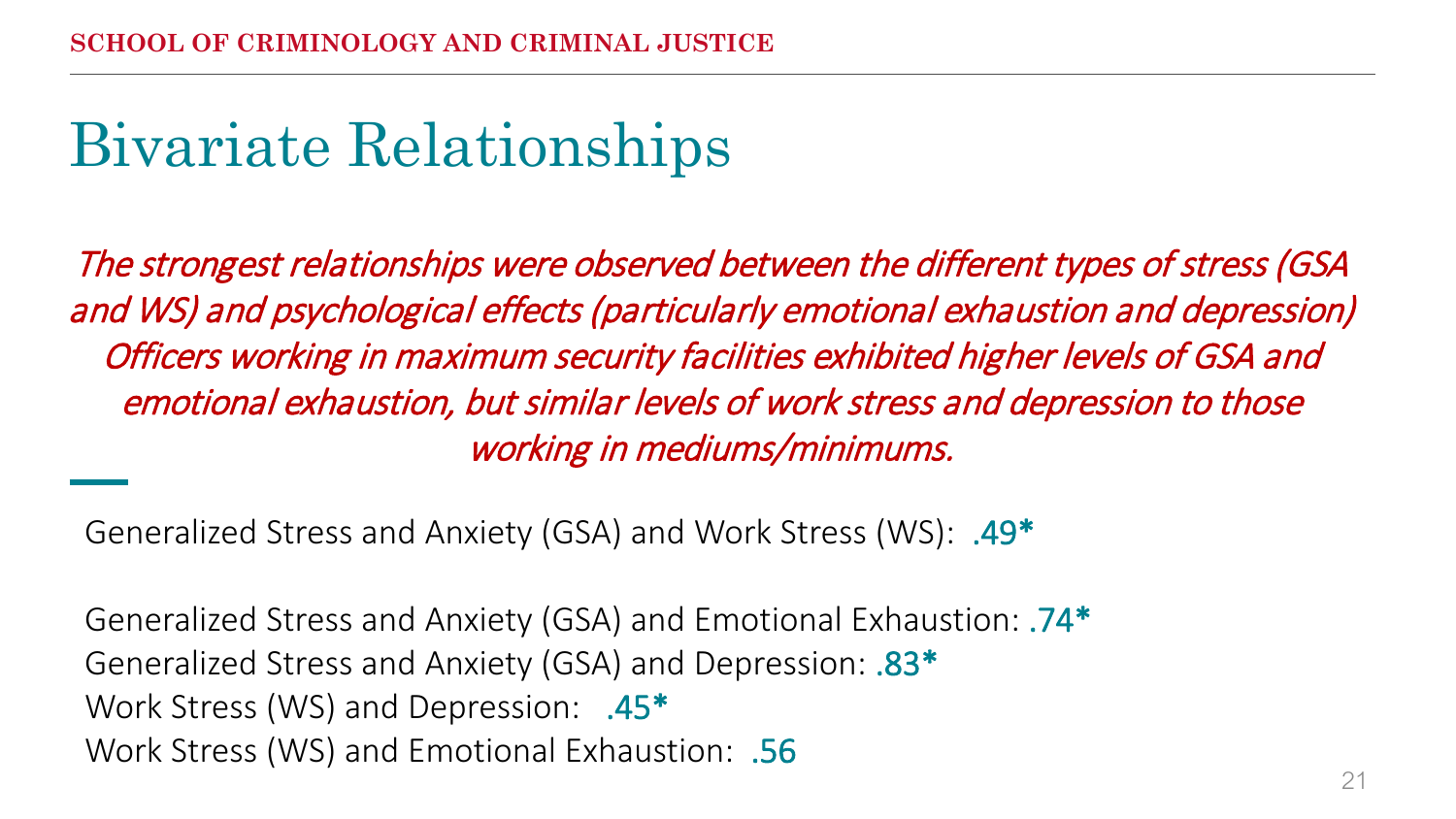### Self-reported Assault and Violence Exposure

Exposure to violence is prevalent. Almost half reported having been physically assaulted, with most reporting assaults requiring medical care and time off. More than half had witnessed assaults on other staff. Threats of violence are even more prevalent.

44% reported they had been physically assaulted by an inmate over their career:

- 64% reported the assault required medical care
- 40% reported that they missed work as a result of an assault-related injury

51% reported witnessing assaults on other staff

74% reporting having been threatened, 36% in the past month.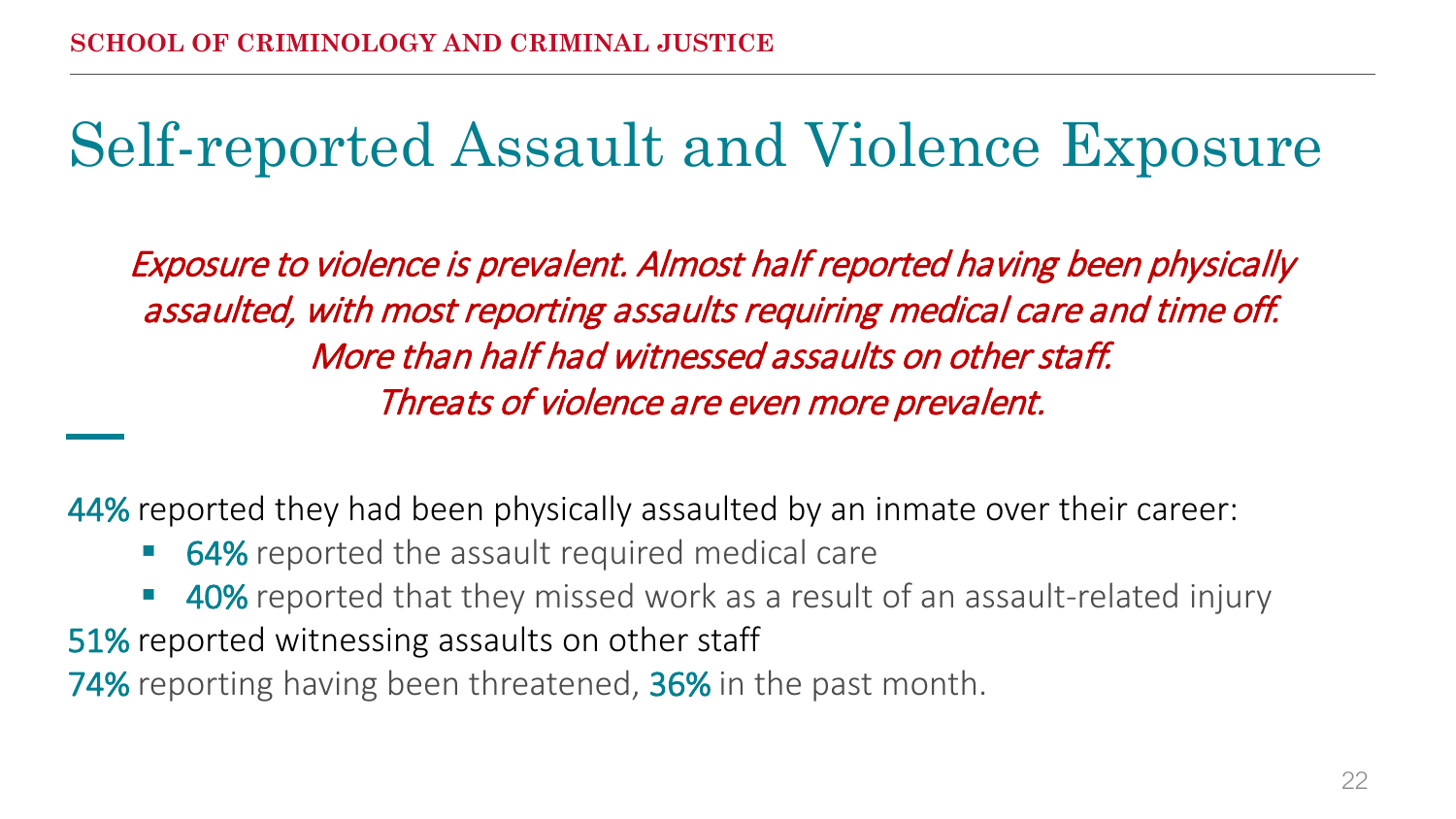### Self-reported Assault and Violence Exposure

Physical assaults far more common among those in maximum security facilities… but there were no significant relationships between assaults and stress or depression / emotional exhaustion. There were relatively weak but significant relationships between assaults and organizational citizenship/counterproductive work behavior.

|         | <b>Never</b><br><b>Physically</b><br><b>Assaulted</b> | One<br>Physical<br><b>Assault</b> | Two<br>Physical<br><b>Assaults</b> | <b>Three</b><br>Physical<br><b>Assaults</b> | Four<br>Physical<br><b>Assaults</b> | $Five +$<br>Physical<br><b>Assaults</b> |
|---------|-------------------------------------------------------|-----------------------------------|------------------------------------|---------------------------------------------|-------------------------------------|-----------------------------------------|
| Min/Med | 60%                                                   | 15%                               | 4%                                 | 4%                                          | 5%                                  | 12%                                     |
| Max     | 49%                                                   | 7%                                | 5%                                 | 9%                                          | 6%                                  | 23%                                     |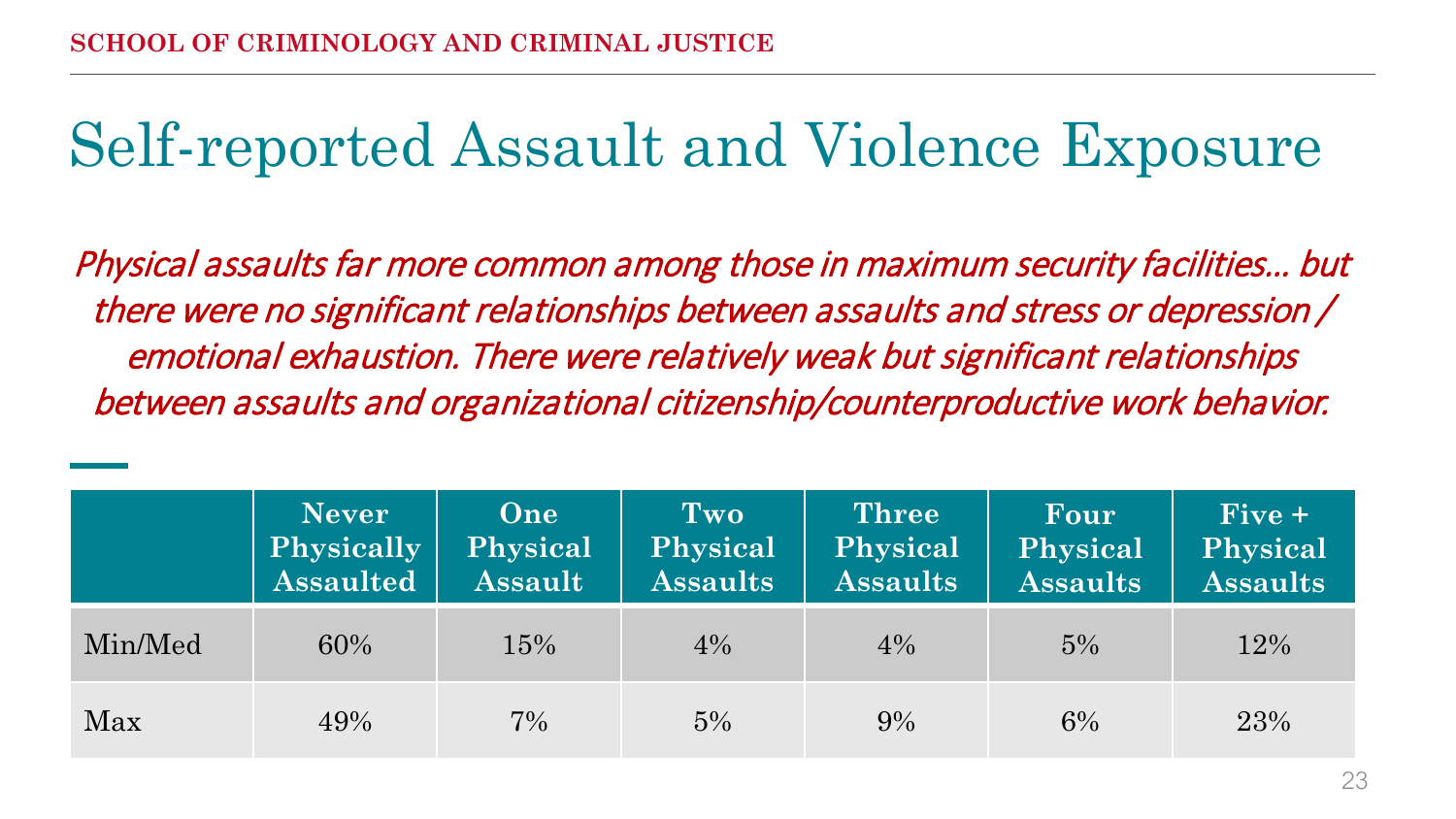### Predicting Stress and its Effects: Phase One Regression Model Controls

#### Demographic Factors

- $R^2$ Race
- Gender
- $\blacksquare$  Education
- Marriage
- Children

#### Occupational Factors

- Tenure
- $\blacksquare$  Rank
- **IDED** Inmate Contact
- **Security Level**
- **Reprimands**
- **Unpaid Time Off**

These factors were controlled for in all regression models.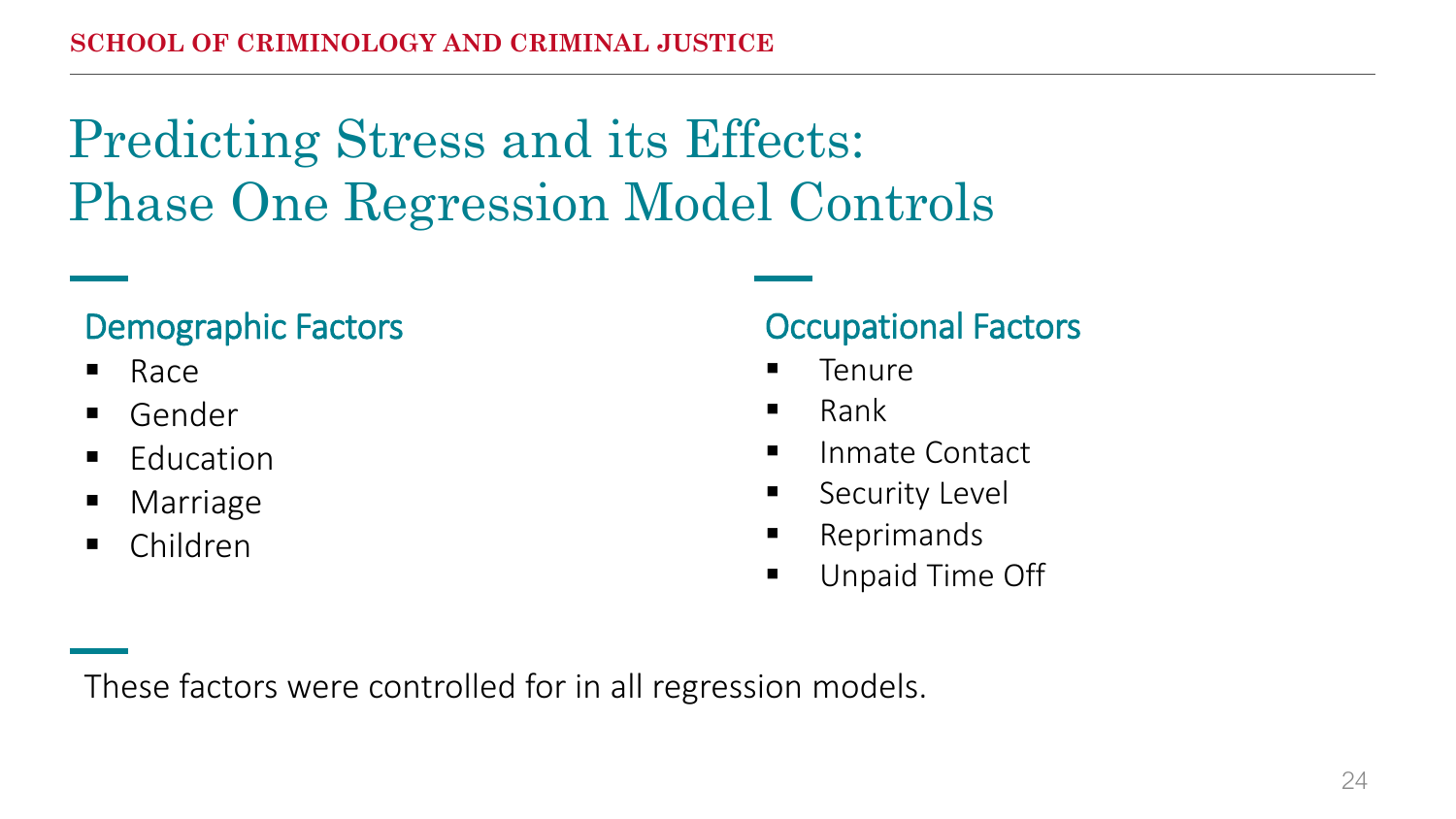### Predicting Stress: Phase One Regression Results

*Education, tenure, job satisfaction, security level and promotion-related stress are key predictors of generalized stress and anxiety (GSA). Only job satisfaction and promotion-related stress predicted higher work-related stress (WS).*

#### Generalized Stress and Anxiety (GSA):

- **Higher education predicts lower GSA**
- Higher tenure predicts lower GSA
- Higher job satisfaction predicts lower GSA
- Higher security level predicts higher GSA
- **More promotion-related stress predicts** higher GSA

#### Work Stress (WS):

- Higher job satisfaction predicts lower WS
- More promotion stress predicts higher WS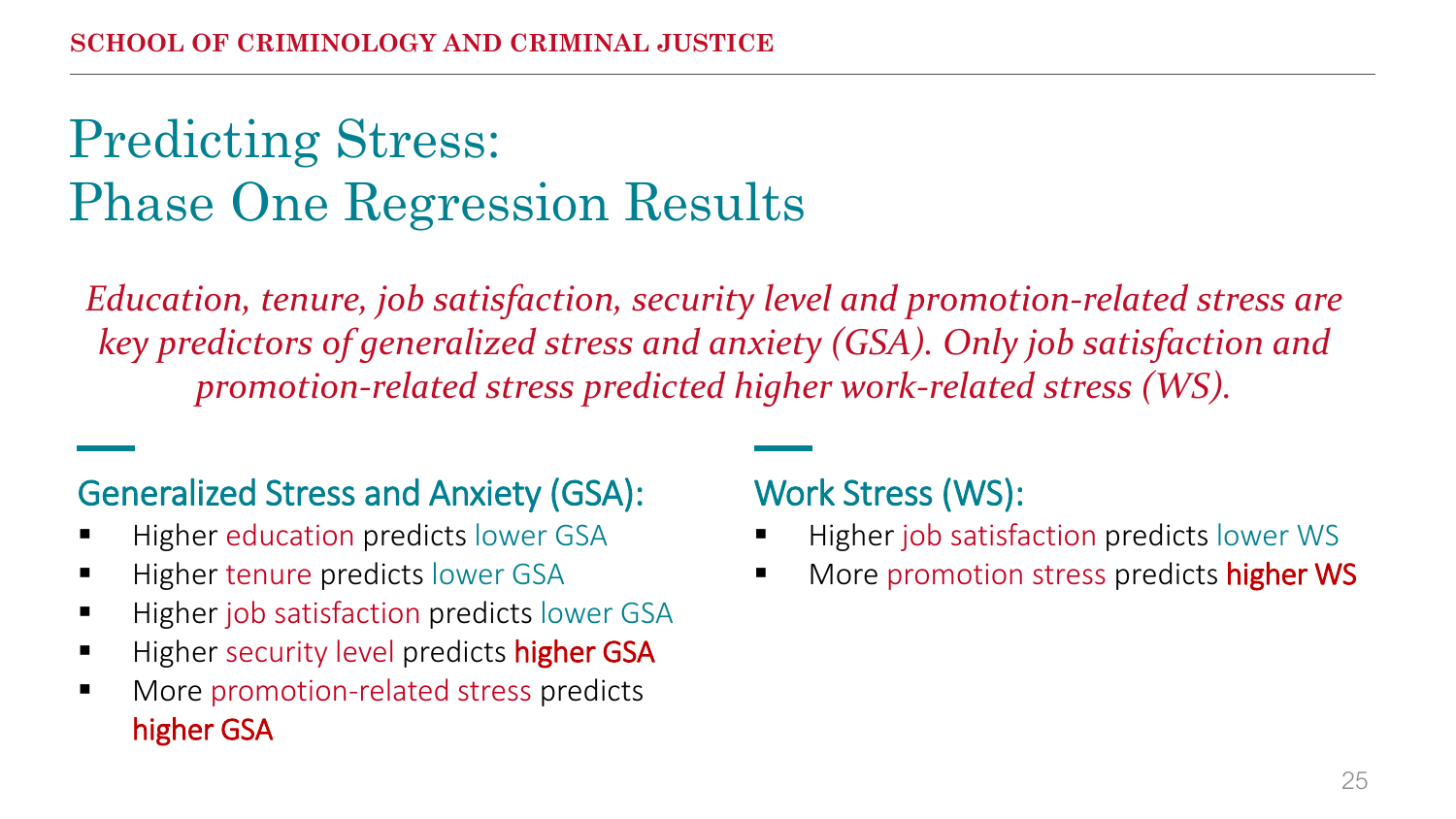### Predicting Psychological Effects: Phase One Regression Results

*Generalized stress and anxiety (GSA) and work stress (WS) both predict both emotional exhaustion and depression. Working at a maximum security facility was also a predictor of emotional exhaustion; and lower levels of education predicted higher levels of depression.*

#### Predictors of Emotional Exhaustion:

- Generalized Stress and Anxiety (GSA)
- Work Stress (WS)
- **Working at maximum-security facilities**

#### Predictors of Depression:

- Generalized Stress and Anxiety (GSA)
- Work Stress (WS)
- $\blacksquare$  Lower levels of education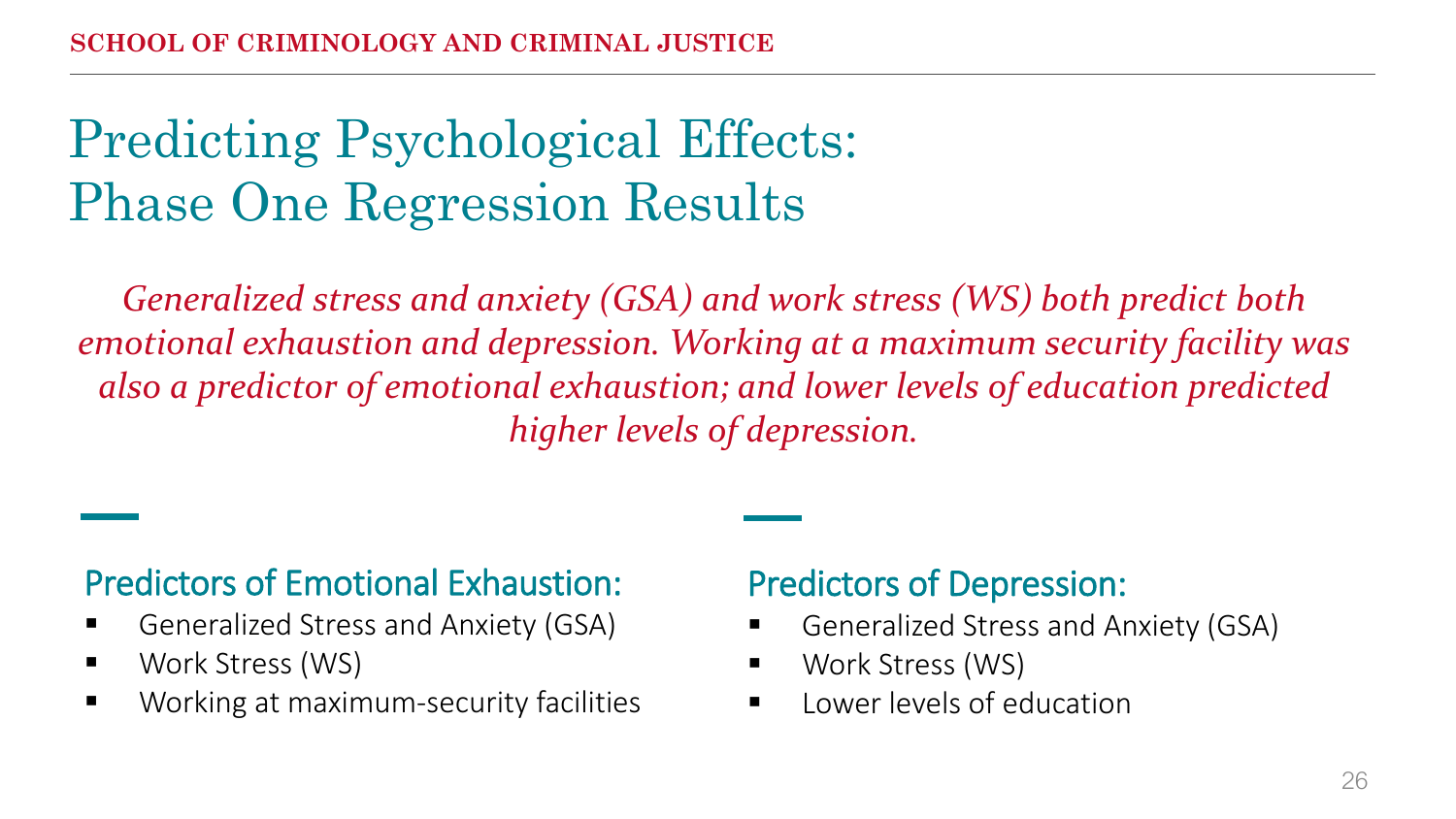### Predicting Organizational Effects: Phase One Regression Results for CWB

*Work stress (WS), security level-maximum, number of reprimands, and witnessing staff assaults predict interpersonal Counterproductive Work Behavior (CWB). Generalized stress and anxiety (GSA), experiencing assaults, unpaid time off, and lower rank increase organizational CWB, whereas having children decreases it.*

#### Predictors of Counterproductive Work Behavior– Interpersonal (CWB-I)

- **Work Stress (WS)**
- **Naximum security level**
- **Number of reprimands**
- **Witnessing staff assaults by inmates**

#### Counterproductive Work Behavior – Organizational (CWB-O)

- Generalized Stress and Anxiety (GSA)
- Unpaid Time Off
- Experiencing inmate assaults
- $\blacksquare$  Lower rank
- Having fewer children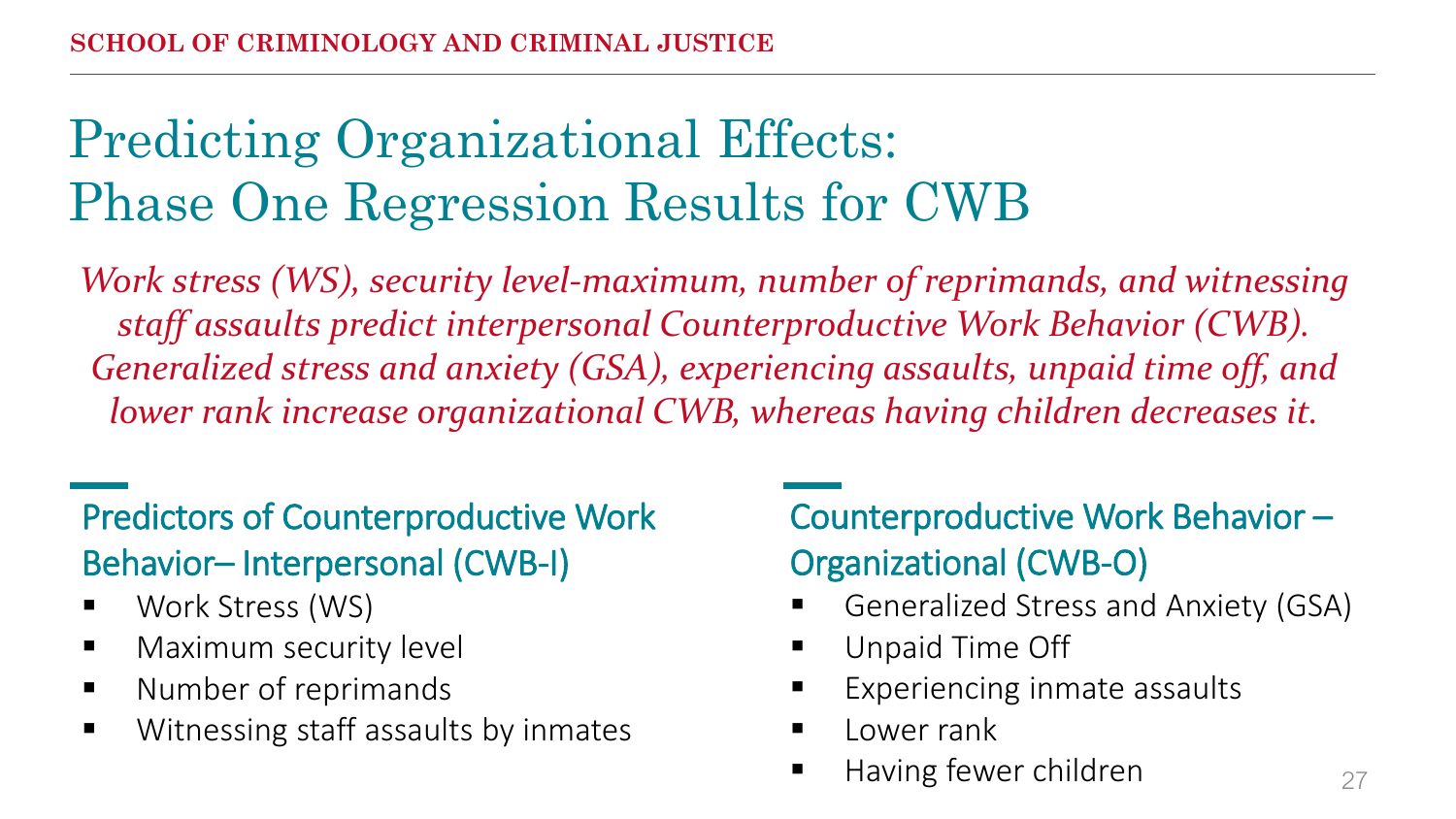### Predicting Organizational Effects: Phase One Regression Results for OCB

*Rank increases both interpersonal and organizational OCB. Witnessing staff assault by inmates also increases both types of OCB. Working in a lower security level facility predicts increased interpersonal OCB.*

#### Organizational Citizenship Behavior – Individual (OCB-Interpersonal):

 $\blacksquare$  Higher rank

Race

- **Lower security level**
- Witnessing staff assaults by inmates

#### Organizational Citizenship Behavior – Individual (OCB-Organizational):

- **Witnessing staff assaults by inmates**
- $\blacksquare$  Higher rank
- $\blacksquare$  Having more children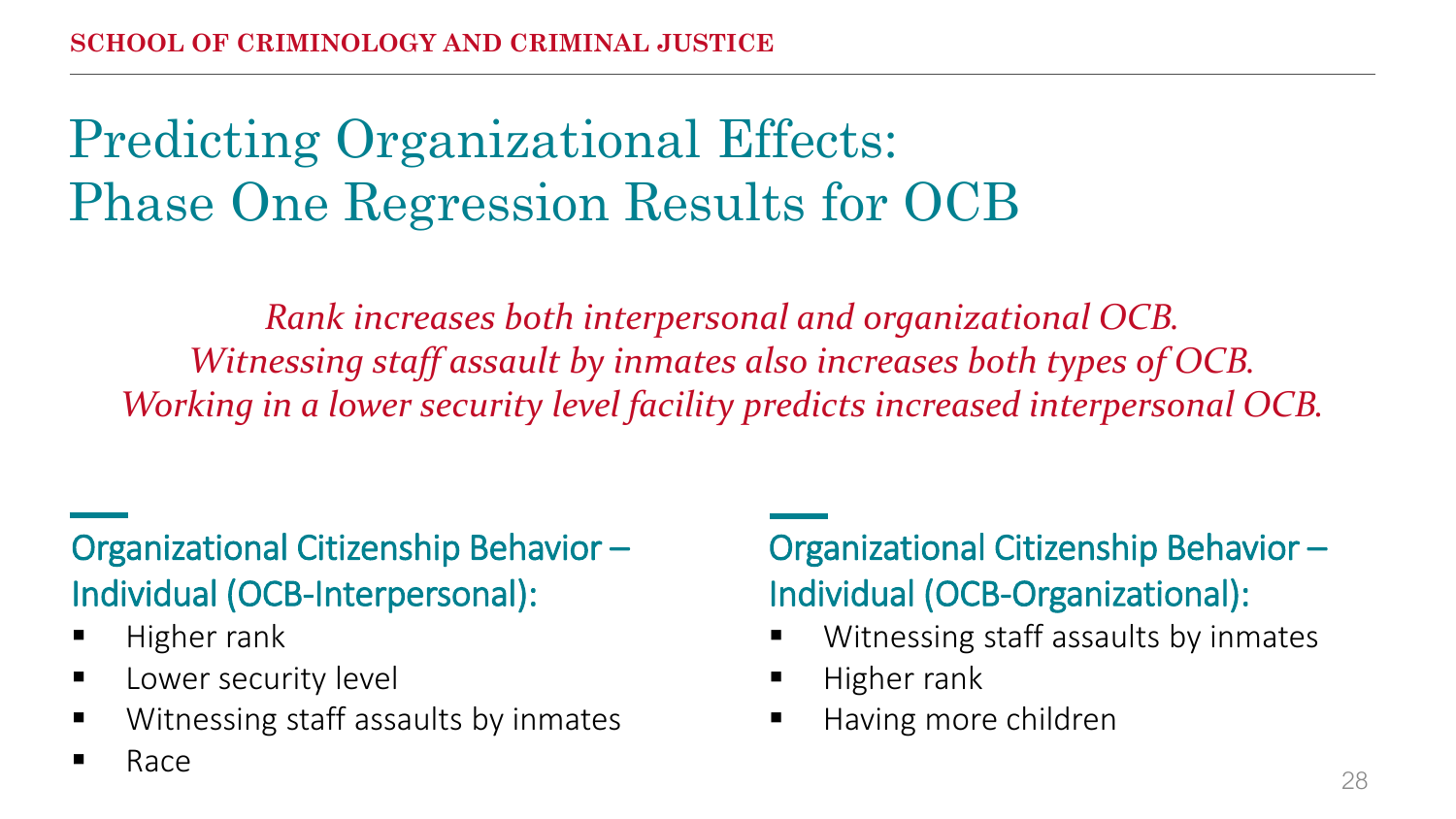#### *Phase One*

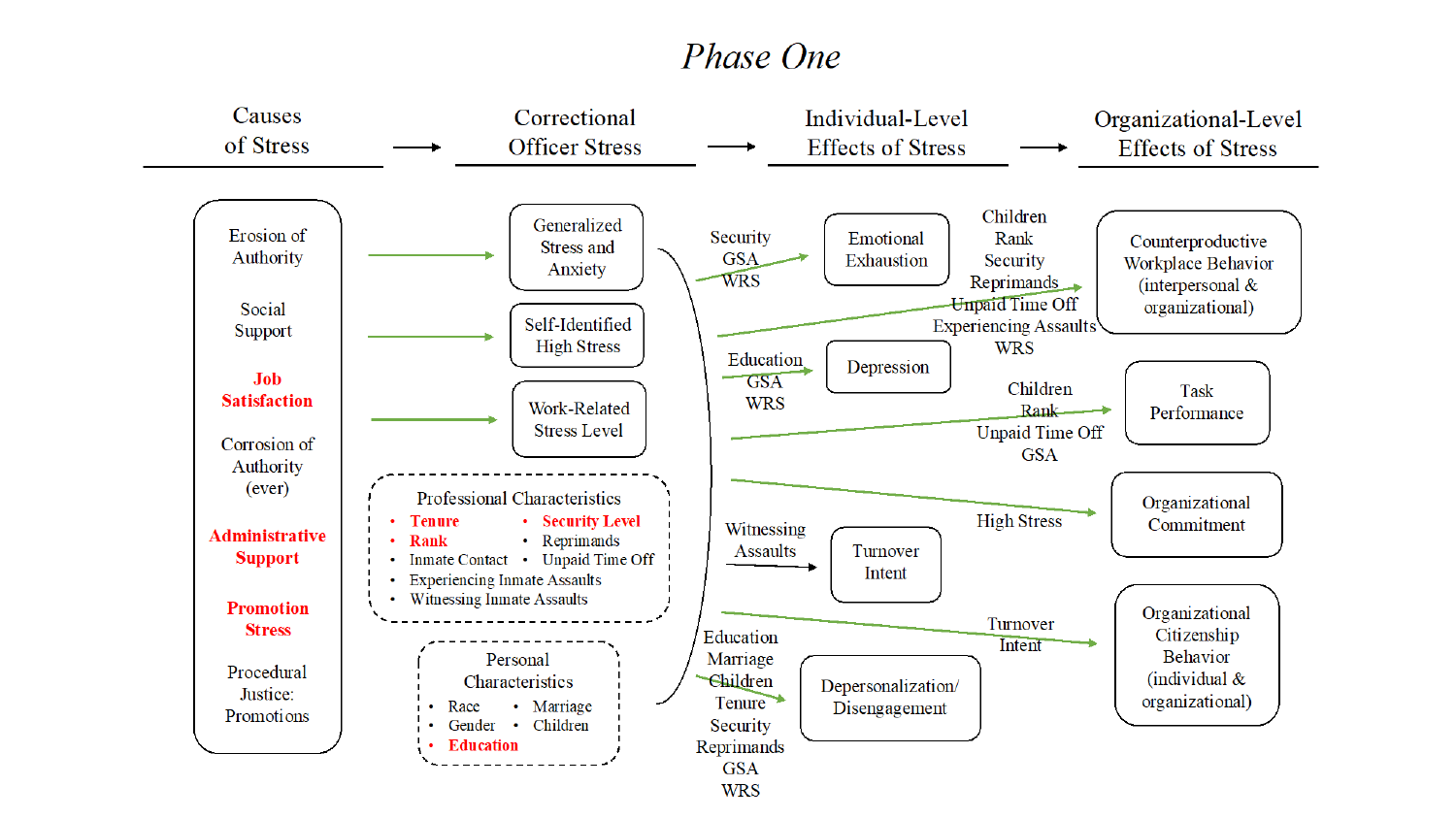## Phase Two: Sample Selection

Sampling criteria in Phase Two: 75 randomly selected COs from each of four groups split on tenure and security level:

- 1. Maximum security high tenure
- 2. Maximum security low tenure
- 3. Medium security high tenure
- 4. Medium security low tenure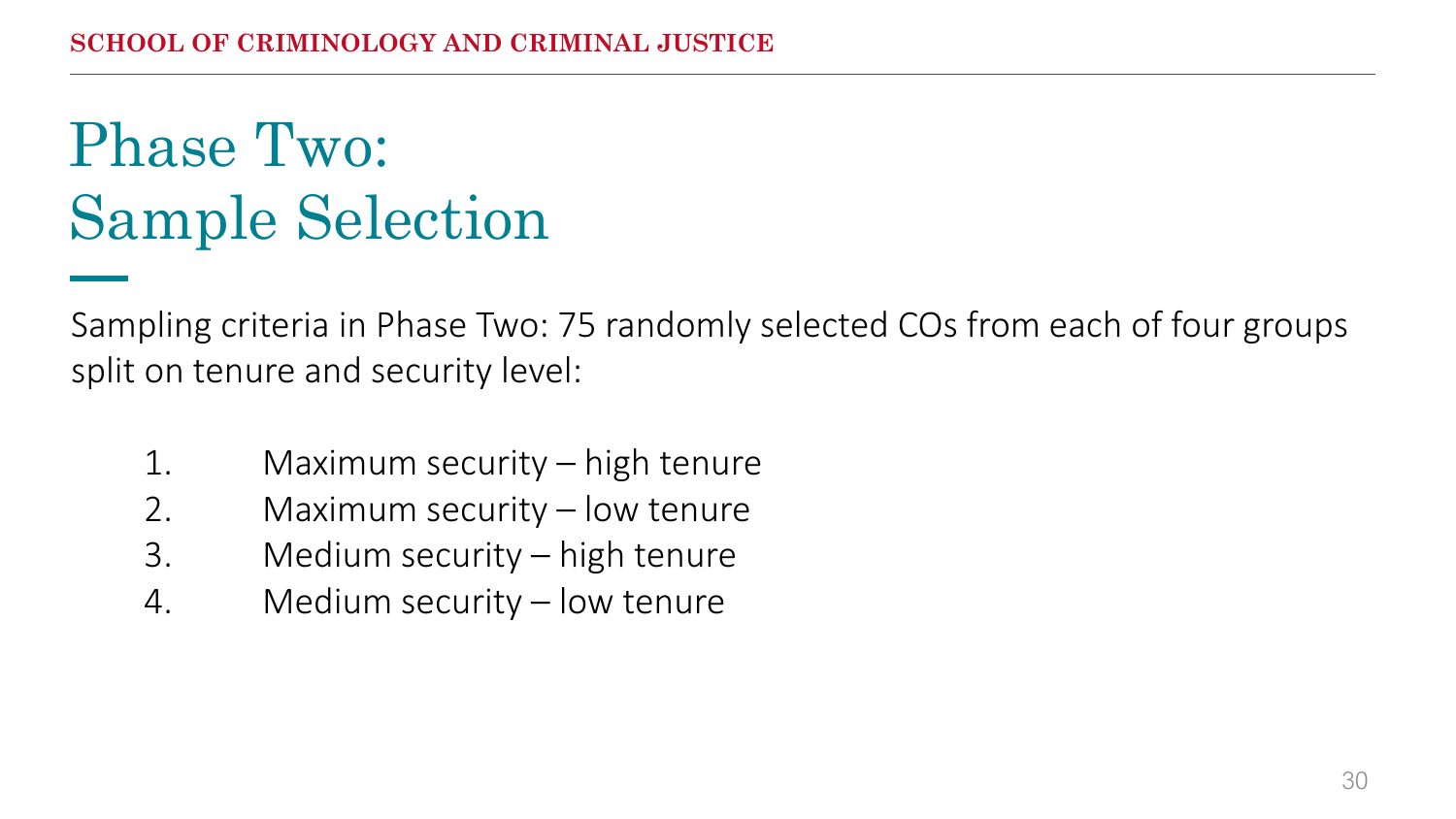#### **SCHOOL OF CRIMINOLOGY AND CRIMINAL JUSTICE**

| <b>Facility</b> | <b>Sample Size</b> | <b>Contacted</b> | <b>Refused Interviews</b> |     | <b>Completed Interviews</b> |     |
|-----------------|--------------------|------------------|---------------------------|-----|-----------------------------|-----|
| MCI-S           | 71                 | 71               | 30                        | 42% | 41                          | 58% |
| MCI-N           | 80                 | 80               | 18                        | 23% | 62                          | 78% |
| <b>SBCC</b>     | 99                 | 89               | 4                         | 4%  | 85                          | 96% |
| MCI-CJ          | 90                 | 90               | 29                        | 32% | 61                          | 68% |
| <b>Total</b>    | 340                | 330              | 81                        | 25% | 249                         | 75% |

|                                   | <b>Frequency</b> | <b>Percent</b> |  |
|-----------------------------------|------------------|----------------|--|
| Low Tenure, Low Security          | 56               | 23%            |  |
| Low Security, High Tenure         | 67               | 27%            |  |
| Low Tenure, High Security         | 62               | 25%            |  |
| <b>High Tenure, High Security</b> | 64               | 26%            |  |
|                                   | 249              | 100%           |  |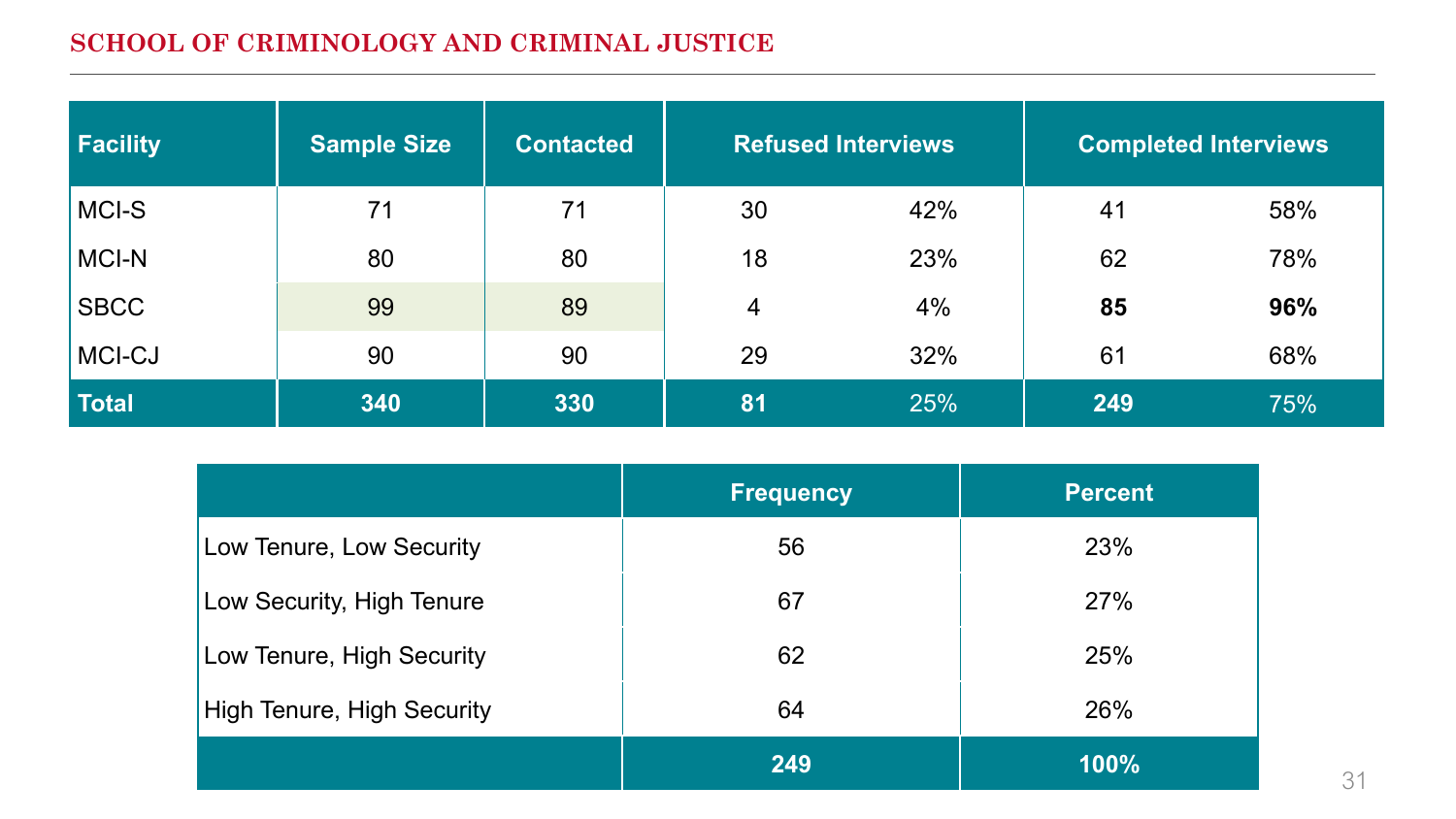### Predicting Stress and its Effects: Phase Two Regression Models

#### Demographic Factors

- $R^2$ Race
- Gender
- Marriage
- Children

#### Organizational Level Factors

- Tenure
- $\blacksquare$  Rank
- **IDED** Inmate Contact
- **Security Level**

These demographic and organizational level factors were controlled for in all regression models.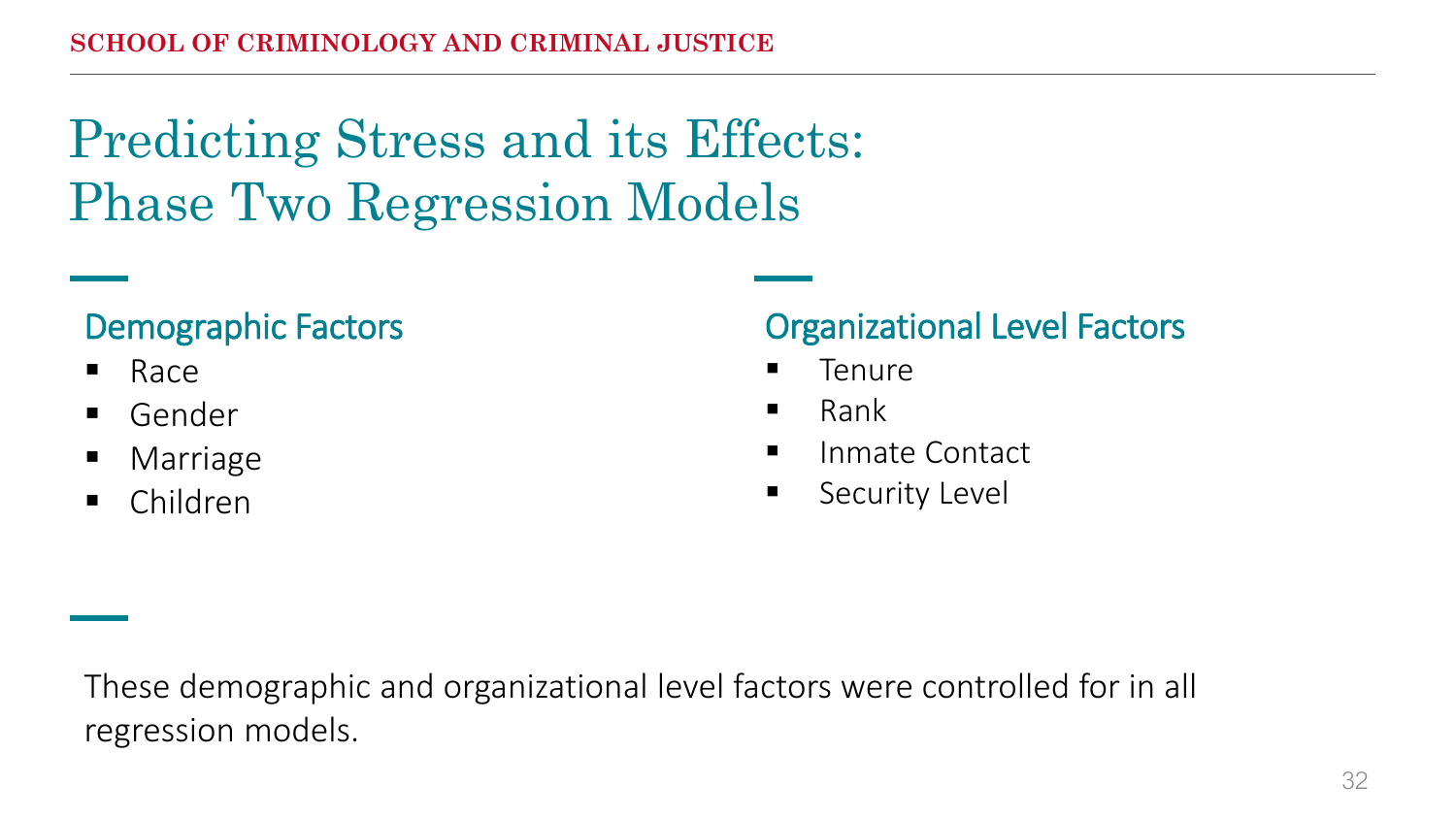### Predicting Stress: Phase Two Regression Results

#### Generalized Stress and Anxiety (GSA):

- *Being female predicts higher GSA*
- *Higher social support predicts lower GSA*
- *Higher job satisfaction predicts lower GSA*
- *More corrosion of authority predicts higher GSA*

#### Work Stress (WS):

- *More inmate contact predicts lower WS*
- *Higher social support predicts lower WS*
- *Higher job satisfaction predicts lower WS*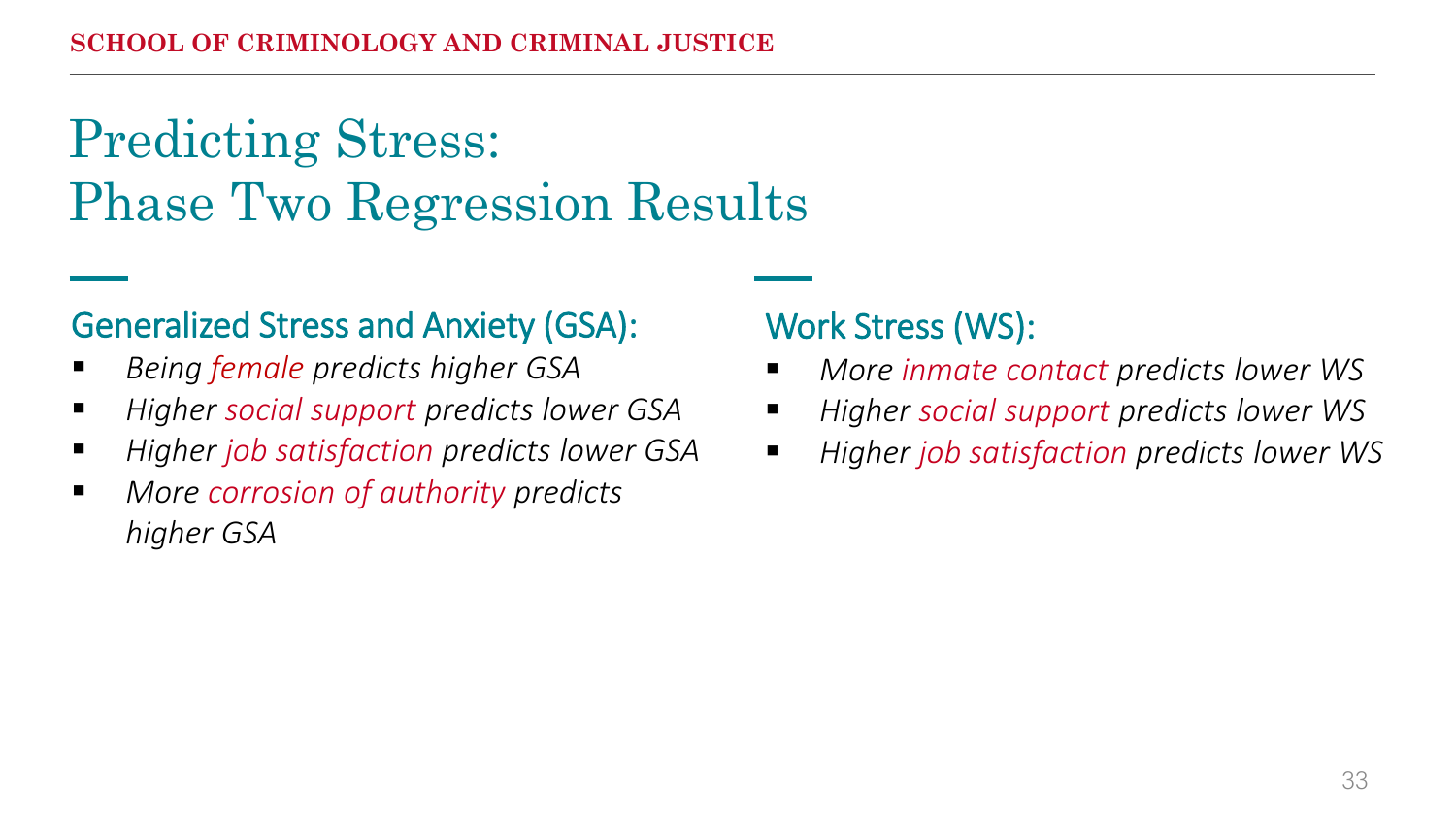### Predicting Psychological Effects: Phase Two Regression Results

*Generalized stress and anxiety (GSA) and work stress (WS) both predict emotional exhaustion and GDA predicts depression. Additional predictors of depression were tenure were identified.* 

#### Emotional Exhaustion:

- Generalized Stress and Anxiety (GSA)
- Work Stress (WS)

#### Predictors of Depression:

- Generalized Stress and Anxiety (GSA)
- More inmate contact
- $\blacksquare$  Being female
- Having fewer children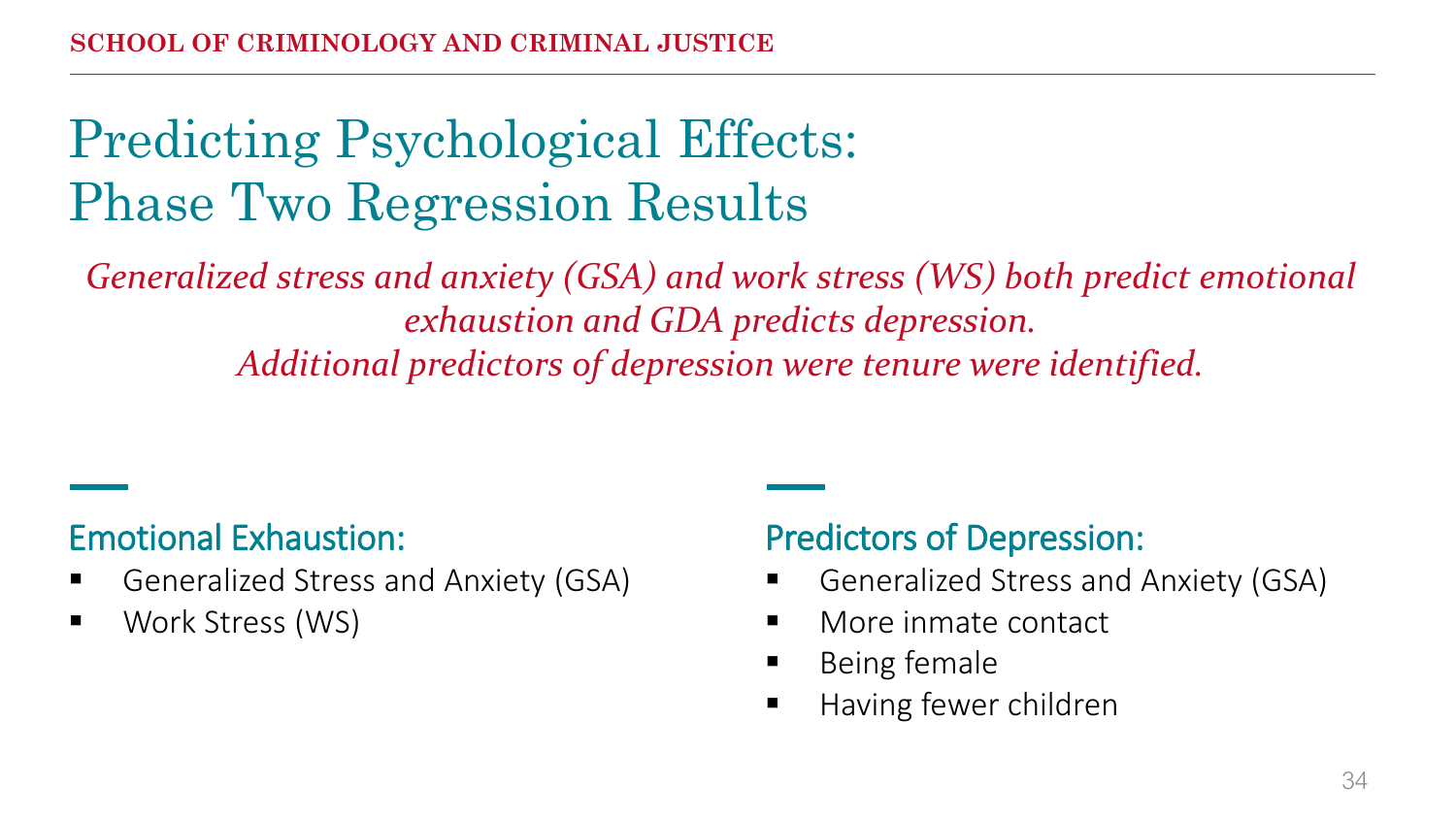## CO Stress Preliminary Conclusions

Controlling for other factors administrative support, education, rank, tenure, security level, social support, job satisfaction, promotion stress all predict either generalized stress and anxiety (GSA) AND/OR work stress (WS)

Generalized Stress and Anxiety (GSA) is a significant predictor of both emotional wellbeing and of organizational behavior Work Stress (WS) predicts emotional exhaustion but not other emotional outcome or org behavior

- 1. To advance current knowledge about the effects of correctional officer stress on the prison workplace
- 2. To create and validate a practical "stress index" developed on the basis of administrative data routinely collected by correctional agencies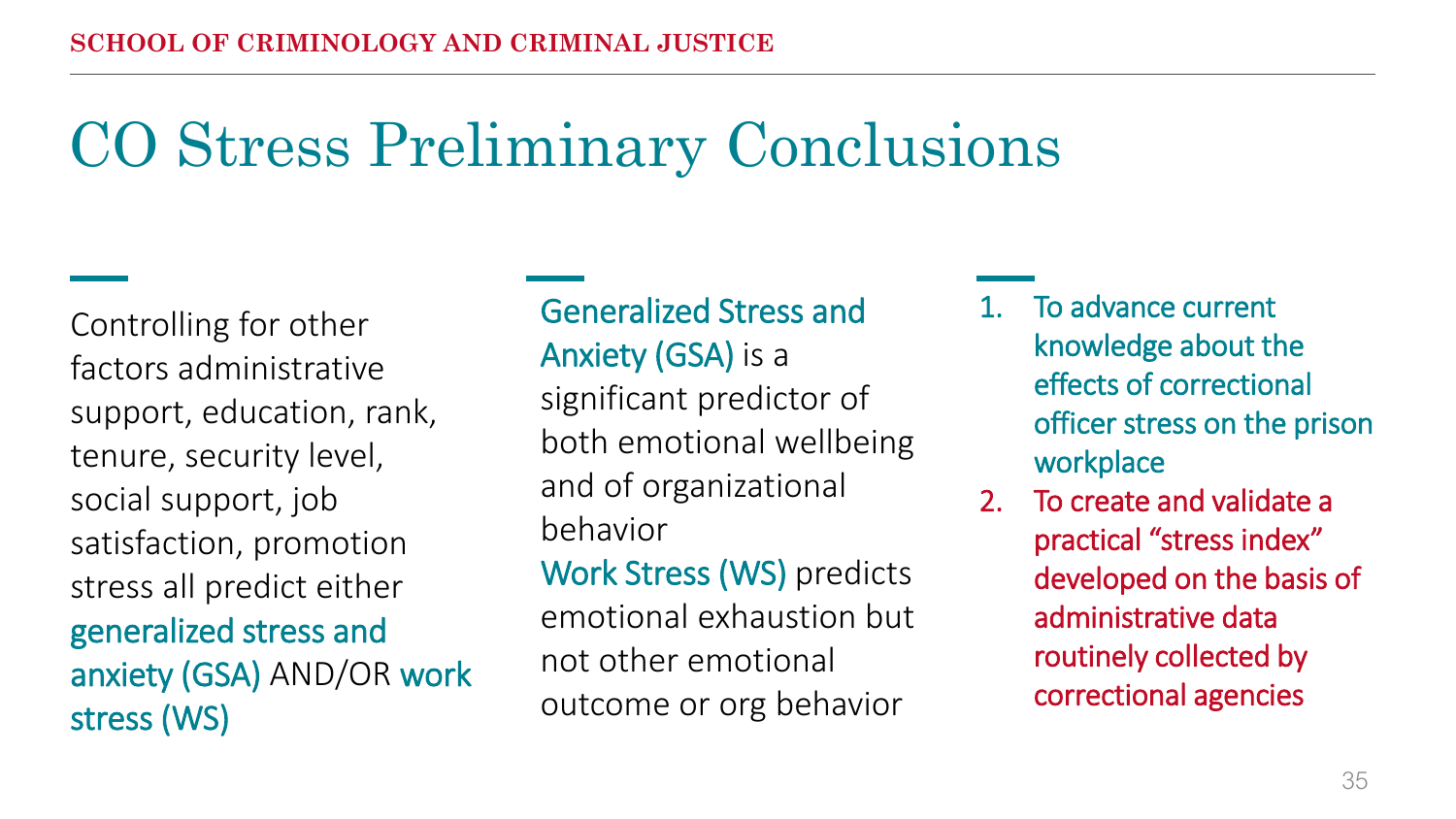## Help-seeking

Correctional officers were reluctant to seek help with stress management and especially skeptical of stress management services that were offered by the MA DOC. Almost half of all officers reported that they were not at all likely to seek help with stress management even if they were under a great deal of stress and needed help.

45% of officers reported that they were not at all likely to seek help

- **30%** somewhat likely
- **25%** very likely

59% reported they were not at all likely to seek help from a service provided by the DOC

- **27%** somewhat likely
- **12%** very likely